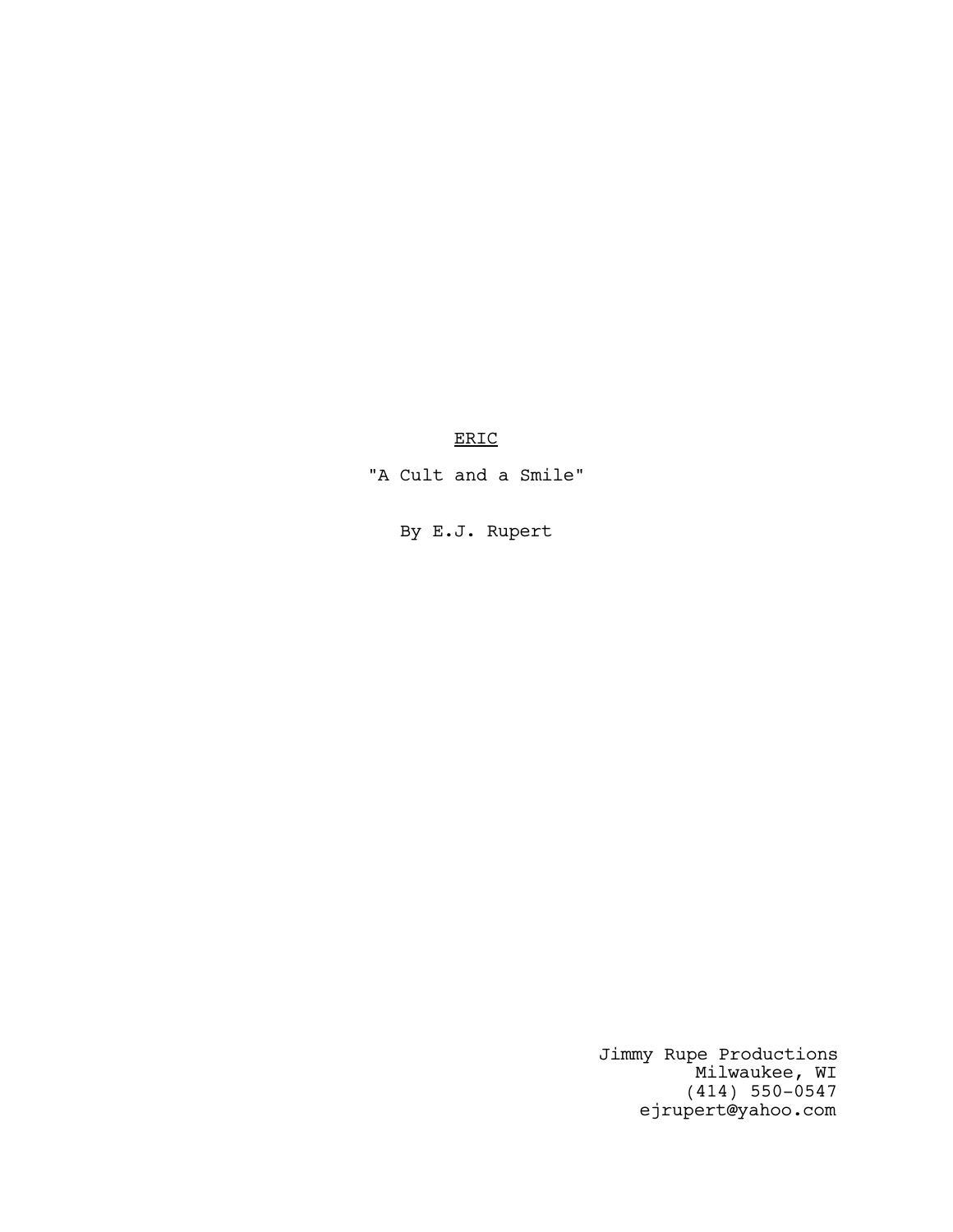INT. SHOPPING MALL - DAY

ERIC NELSON, 15, walks with his mother, RHONDA NELSON-JAMES, and stepfather, MATT JAMES, both in their 40's.

> ERIC Why do I have to do this?

RHONDA Because your father wants you boys in his wedding.

ERIC Then why isn't Billy here?

MATT He had to stay on campus to study.

ERIC Oh, now he wants to study!

MATT You think this is bad? I'm missing the Cubs game.

RHONDA Which part is bad? Your missing it, or them playing?

MATT

(sarcastically)

Ha ha.

RHONDA This is something we're all doing as a family! What's wrong with that?

A lady named KARINA stops them.

# KARINA

Excuse me.

## MATT

No, I don't want my shoes shined with your crappy polish, and I'm happy with my cable service and/or satellite provider!

KARINA

Well, would you like \$100 each for you and your wife?

MATT

Keep talking.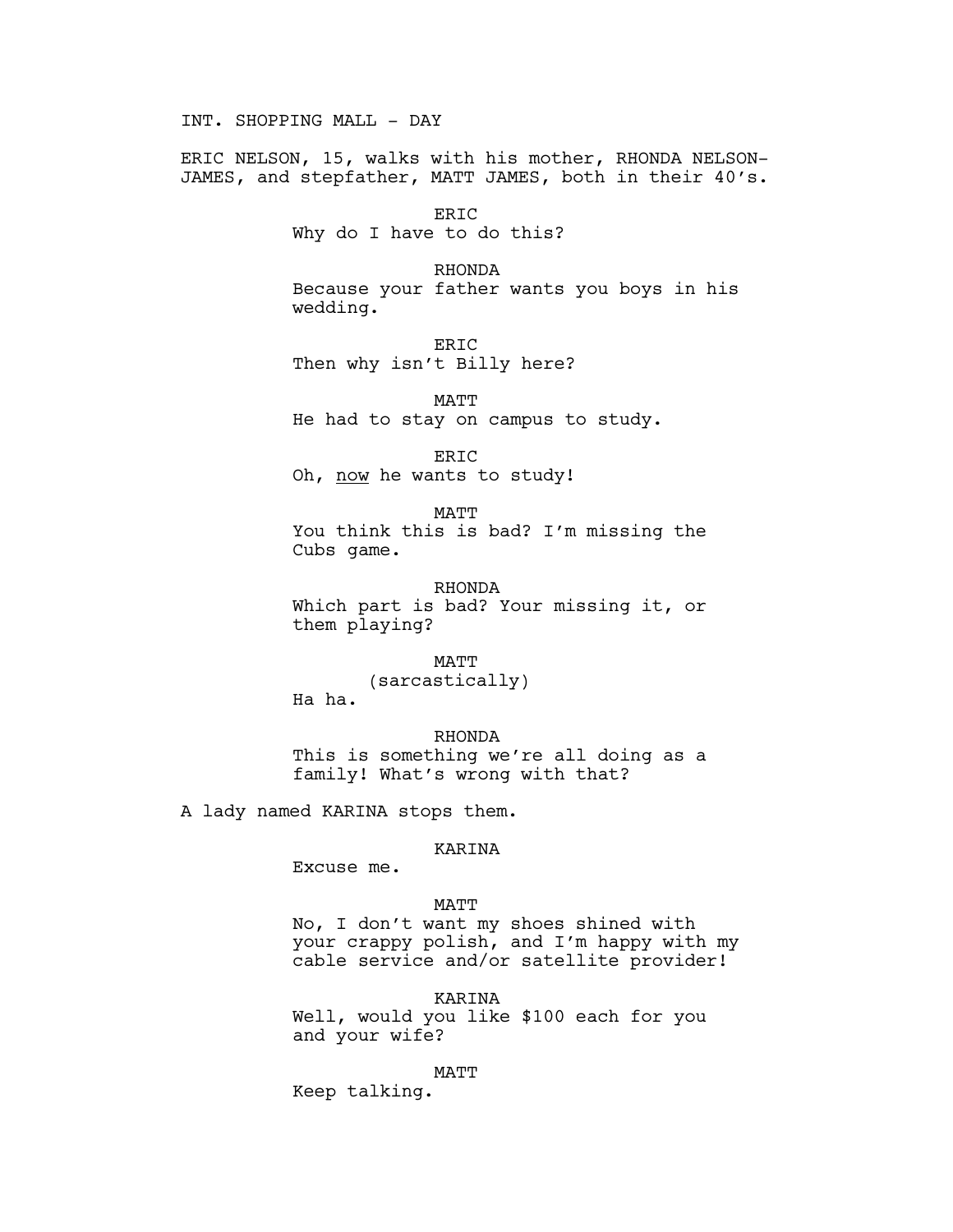All you have to do is go to this meeting right upstairs. Here.

Karina hands Matt a brochure. Matt looks at it with Rhonda.

> RHONDA This is one of those timeshare things!

Matt scoffs, then hands the brochure back to Karina.

MATT Thanks, but no thanks.

**KARTNA** But it's very affordable!

MATT

Not for me. I don't have no money or credit. Spammers and scammers bypass me!

Eric and Rhonda nod in agreement.

**KARINA** 

I'm telling you, sir, even if you don't want to purchase a vacation spot, just sit through the presentation for an hour. The \$200 is yours either way.

Matt and Rhonda look at each other.

MATT

Son, go and get measured yourself, while we go to this meeting.

ERIC Alright, but I'm gonna need some money.

Matt pulls out his wallet and the bills inside of it.

MATT

(counting the bills)

How much?

Eric takes the entire stack, then runs away.

ERIC

This is good!

MATT (to Karina) Now I really need that \$200.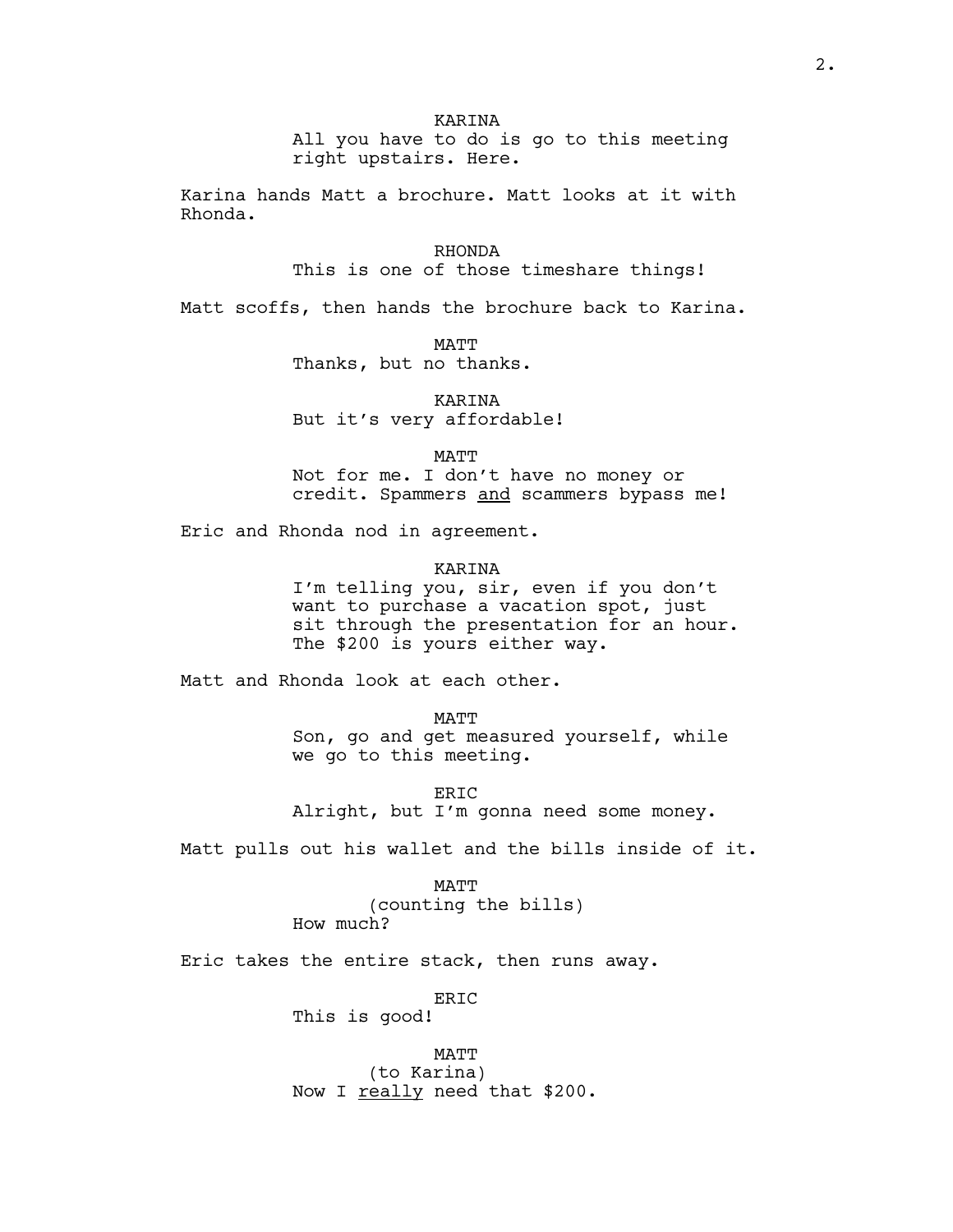INT. CONFERENCE ROOM - LATER

Matt and Rhonda sit in a room with other people. The lights are off, and they are watching a presentation on a screen.

> MATT Has it been an hour yet?

RHONDA No, we still have 53 more minutes to go.

MATT

Great.

### RHONDA

Look, we'll have money for our pockets. And the vacation sites look pretty nice.

MATT

I'll take you on a nice vacation, Rhonda. Besides, some of these people look a little funny. They all got weird smiles on their faces.

RHONDA Maybe they're trying to stay awake.

MATT

\$200 isn't worth all this. Let's go, honey.

Rhonda nods and gets up with Matt. HAROLD, the presenter, pauses the presentation.

> HAROLD (to Matt and Rhonda) Excuse me, where are you going?

> > MATT

Oh, this isn't really for us, but thanks, anyway.

HAROLD Well, that's fine. You are welcome to leave any time.

The entire room stares at Matt and Rhonda.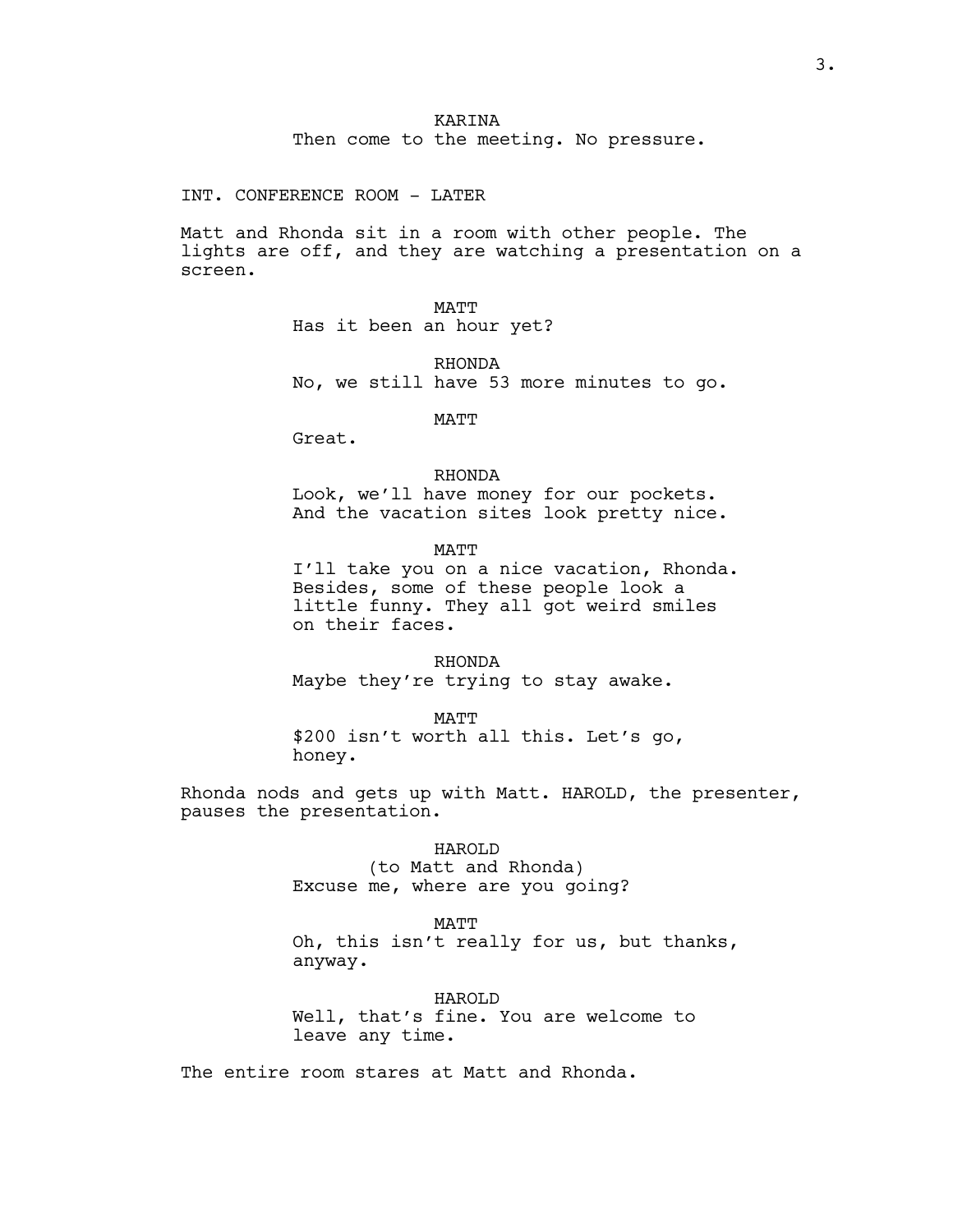RHONDA Maybe for a few more minutes.

MATT Yeah, and we'll be \$200 richer.

They sit back down. Harold resumes the presentation.

MATT (CONT'D) These sites do look nice. Especially that big one right there.

RHONDA (smiles) Yeah, very nice!

Matt smiles with her.

INT. SHOPPING MALL - LATER

Eric sits on a bench sipping on a drink. Matt and Rhonda approach him, holding hands and both smiling.

> MATT Eric, our boy! How are you?

ERIC Good. Are you guys done? Can we leave now?

MATT What's the rush? It's such a nice day. Look at all of the people out!

RHONDA Yes. Let's spend a few more moments here.

Matt looks down at Eric's feet.

MATT

Are those new shoes?

ERIC Sorry, Matt, but it was the last pair they had!

RHONDA (to Eric) Did you even get measured?

ERIC Well, the shoe store was right next to the tailor, so I went there first.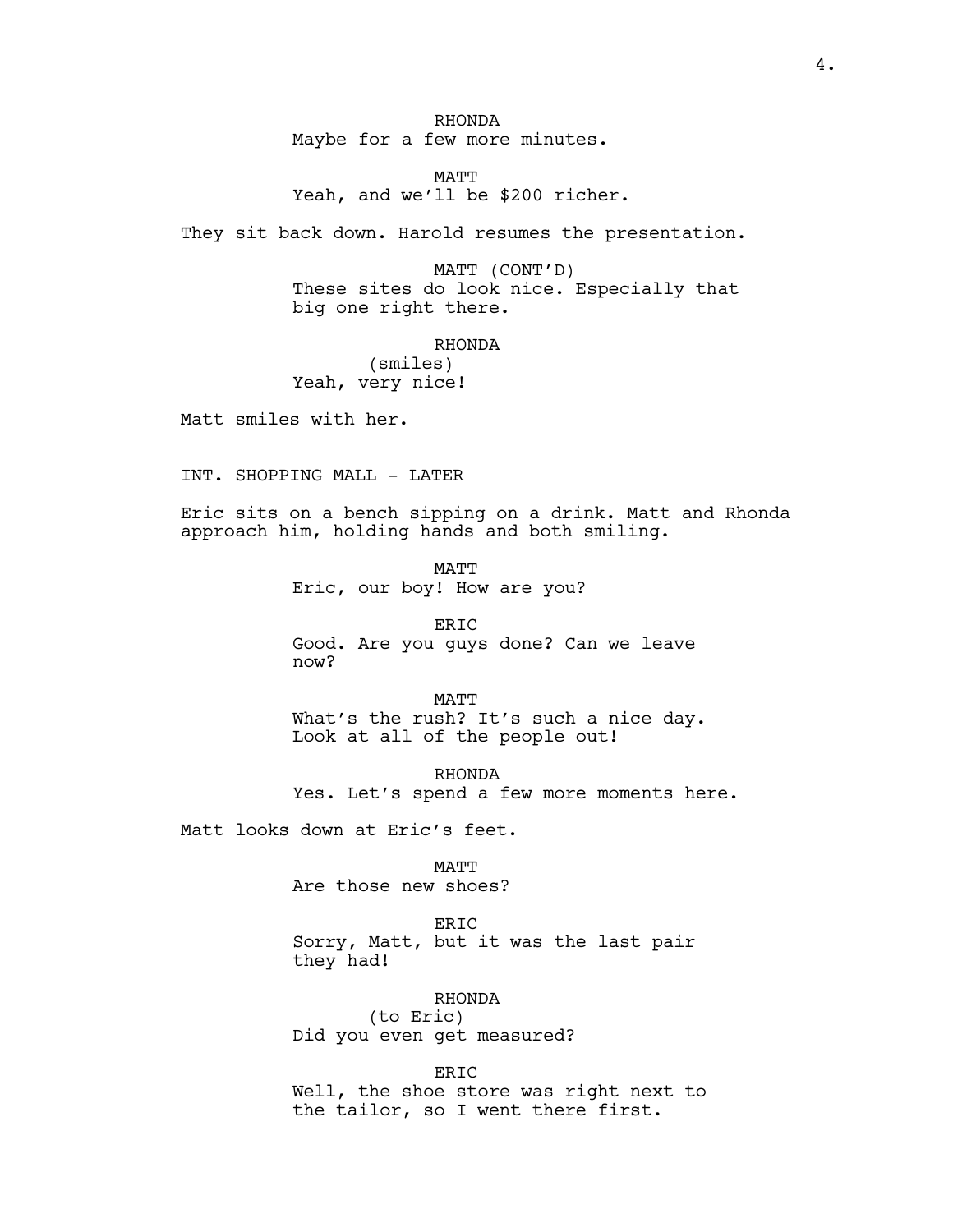(chuckles) Oh, life's too short to be mad at the little one.

He ruffles Eric's hair.

ERIC

Dang, Matt, I've never seen this side of you before.

MATT It's always been here. I just see things in a different light now!

### RHONDA

As do I!

#### ERIC

As celebration of your newfound enlightenment, can you share some of that \$200 with me?

MATT Oh, I don't have any money.

ERIC

(sighs) Welcome back.

### MATT

Who needs money? We have each other. And when Judgement Night comes, we'll have even more.

## ER<sub>IC</sub>

O...kay.

They all walk away.

INT. NELSON HOUSE - DINING ROOM TABLE - THE NEXT DAY

Eric, Matt, and Rhonda sit at the table. Their maid, CYNTHIA McNAIR, serves them their meals.

## CYNTHIA

Here you go, Nelsons.

### MATT

Why, thank you, Cynthia.

Matt's friend, TIMMY ROBERTS, bursts through the front door and sits down next to Matt.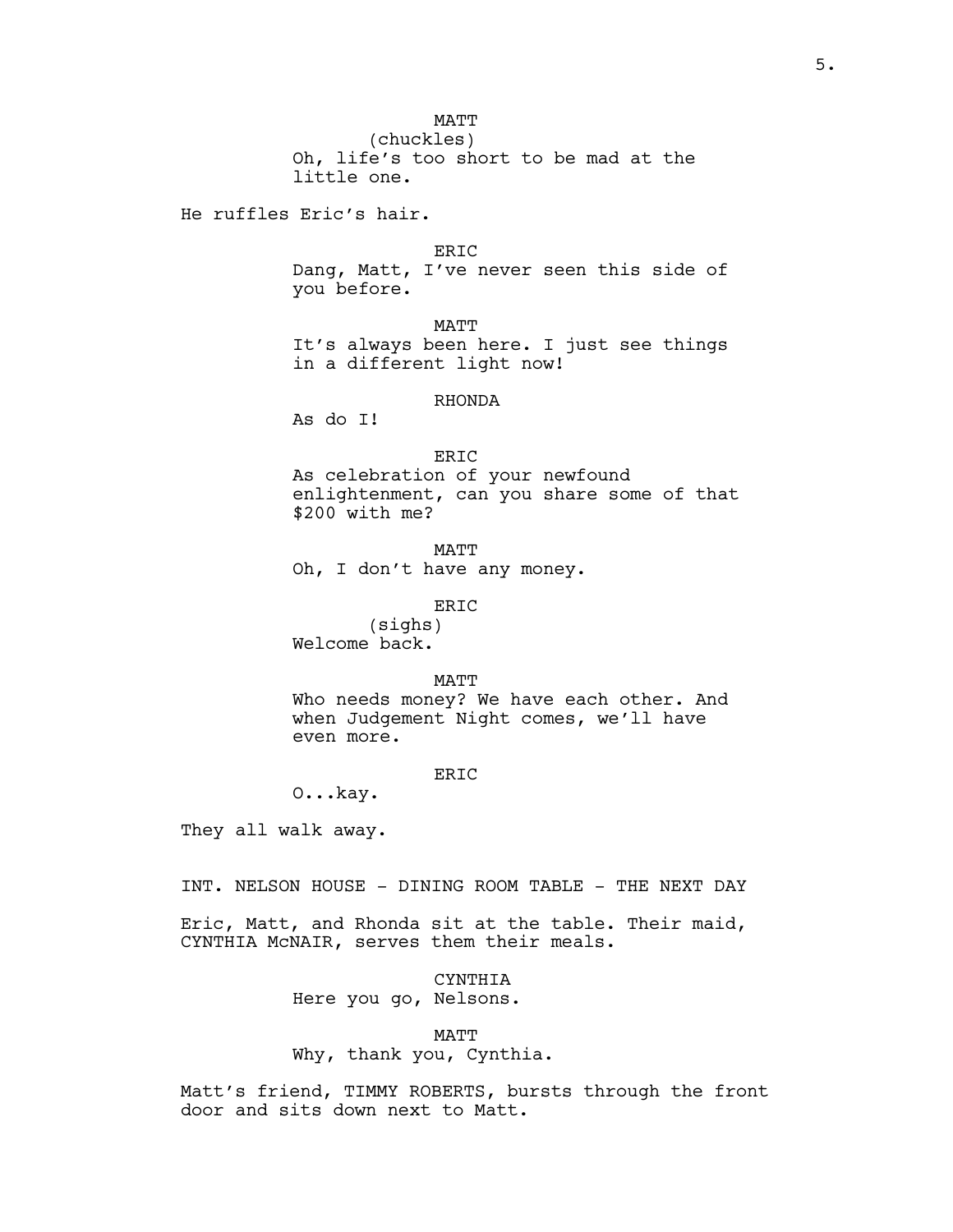# **TIMMY** Yeah, thank you, Cynthia!

Timmy takes a muffin from Matt's hand.

MATT

Timothy, how can I help you?

### TIMMY

(mockingly) "I'm doing just fine, Matthew." (laughs) What's up with your voice?

ERIC

He's been doing that for a while, Timmy. Ever since we left the mall yesterday.

#### RHONDA

It's all because of that timeshare presentation. There's a new one tonight. We should bring you guys!

CYNTHIA I don't think so. I can't afford that.

TIMMY

Me neither.

#### RHONDA

You don't have to commit to anything. Besides, you leave with a whole lot more!

MATT

Yeah, a whole lot more!

#### CYNTHIA

Well, maybe I'll check it out. I can't believe how carefree and energetic it's making you!

#### TIMMY

You should have Rhonda cook, Cynthia. That'll bring them back down to Earth!

Timmy chuckles. Matt laughs along with him.

MATT "Have Rhonda cook!" Did you hear that, honey?

Rhonda also laughs.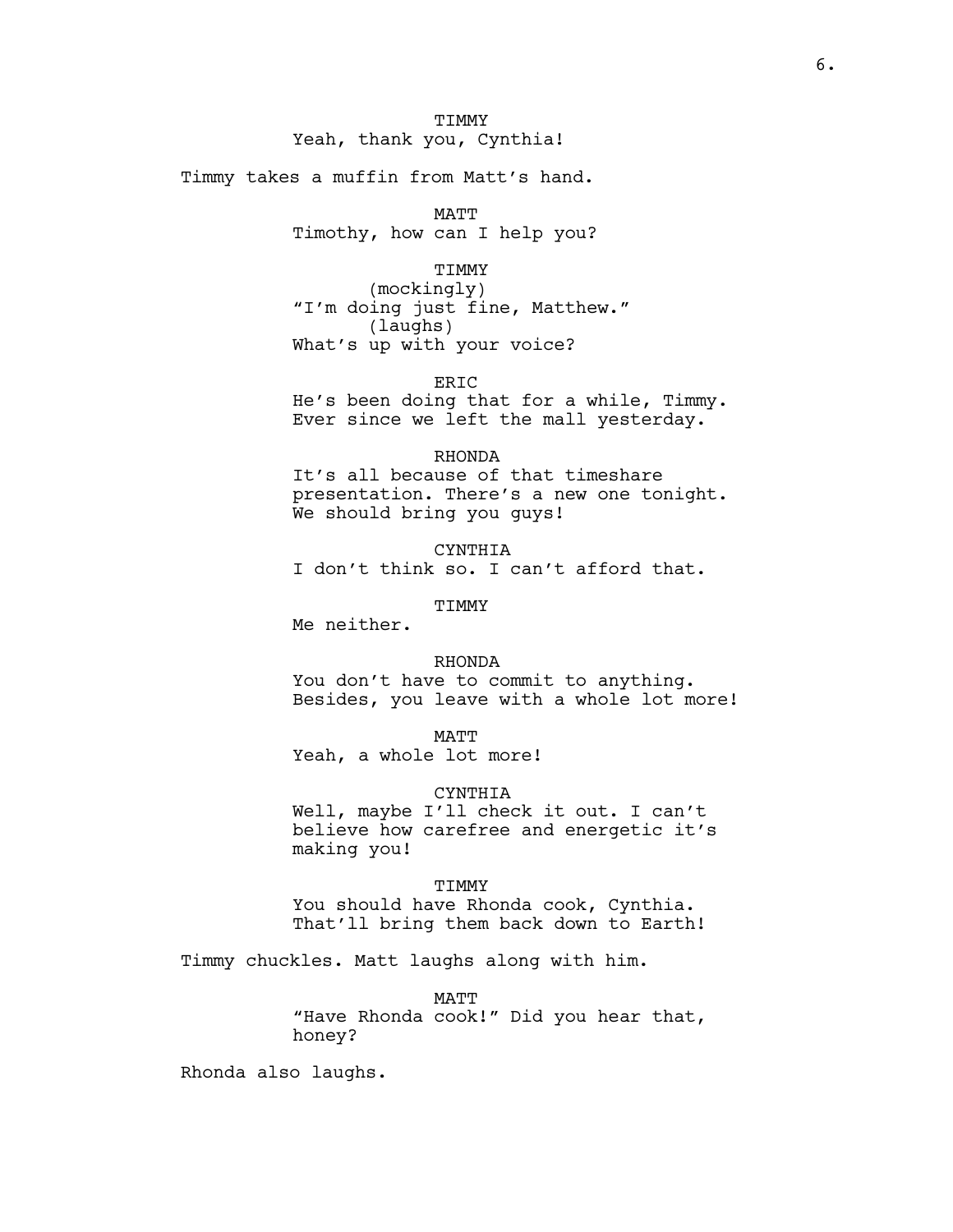TIMMY (to Matt) You're not gonna throw me out?

RHONDA (chuckles) No, allow me!

EXT. NELSON HOUSE - FRONT DOOR

Rhonda tosses Timmy out of the house.

**TTMMY** 

AARRRGH!!

SFX: Timmy CRASHES into some garbage cans off-screen.

TIMMY (O.S.) (CONT'D) Aw, it's not the same.

Eric walks out to the porch.

ERIC

I'll say.

Eric turns his head back, looking at his parents.

INT. TIMMY'S PLACE - THE NEXT DAY

Eric sits with his friends, DIMMEY ROBERTS and CONNIE McDOWELL, both 16, at a booth while they look at the adults in the bar area.

> ER<sub>TC</sub> Look how strange those guys are acting!

DIMMEY Adults tend to do that when they're drunk.

ERIC Then how do you explain Ike, the bartender?

IKE, grinning, serves drinks to some patrons at the bar.

DIMMEY There's no explaining Ike.

ER<sub>TC</sub> No, listen to him talk.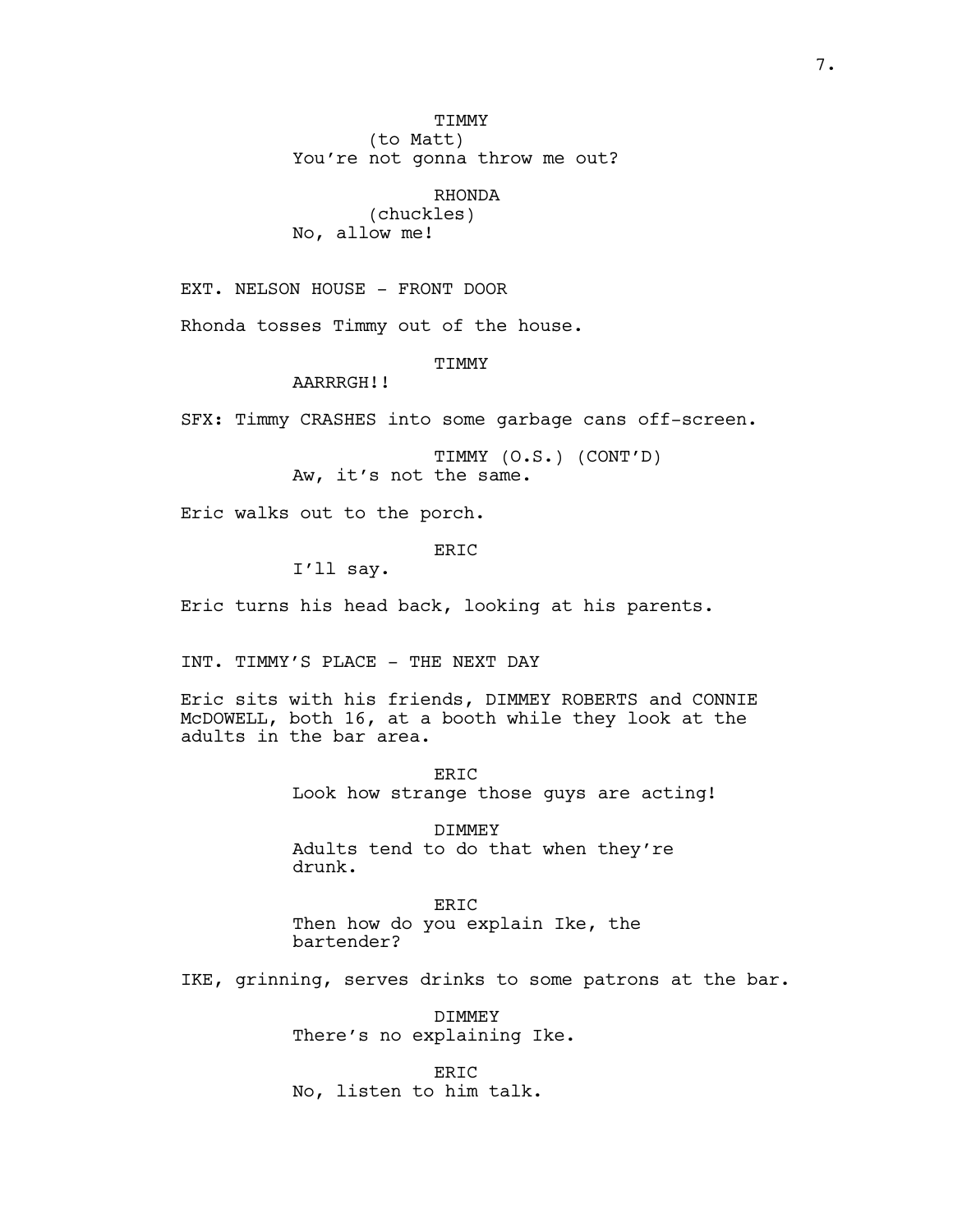IKE

Here are your drinks. Have a good time and enjoy.

CONNIE No stoned surfer talk!

ERIC

Right? And look at how in sync the guys put their mugs down.

SFX: The patrons PLACE their mugs down on the bar in unison.

#### DIMMEY

Eric, either you need some of what Ike has, or you had too much of it. There's nothing wrong with those guys.

ERIC

Oh yeah? Maybe...you're one of them!

Eric quickly gets up, frenetically waves his arms and runs out of the restaurant.

ERIC (CONT'D)

AAUUGH!

## DIMMEY

Eric, wait up!

CONNIE How can you be friends with that weirdo?

DIMMEY

I'll be back.

Dimmey runs after him. Connie's backpack, which sits next to her, opens. FRANKFURT the pig sticks his head out.

> FRANKFURT How long do I have to stay in here?

## CONNIE

In a moment.

Timmy, also grinning, approaches the booth.

TIMMY Are you talking to your stuffed pig again?

Frankfurt appears in the form of a plush animal with his head still sticking out.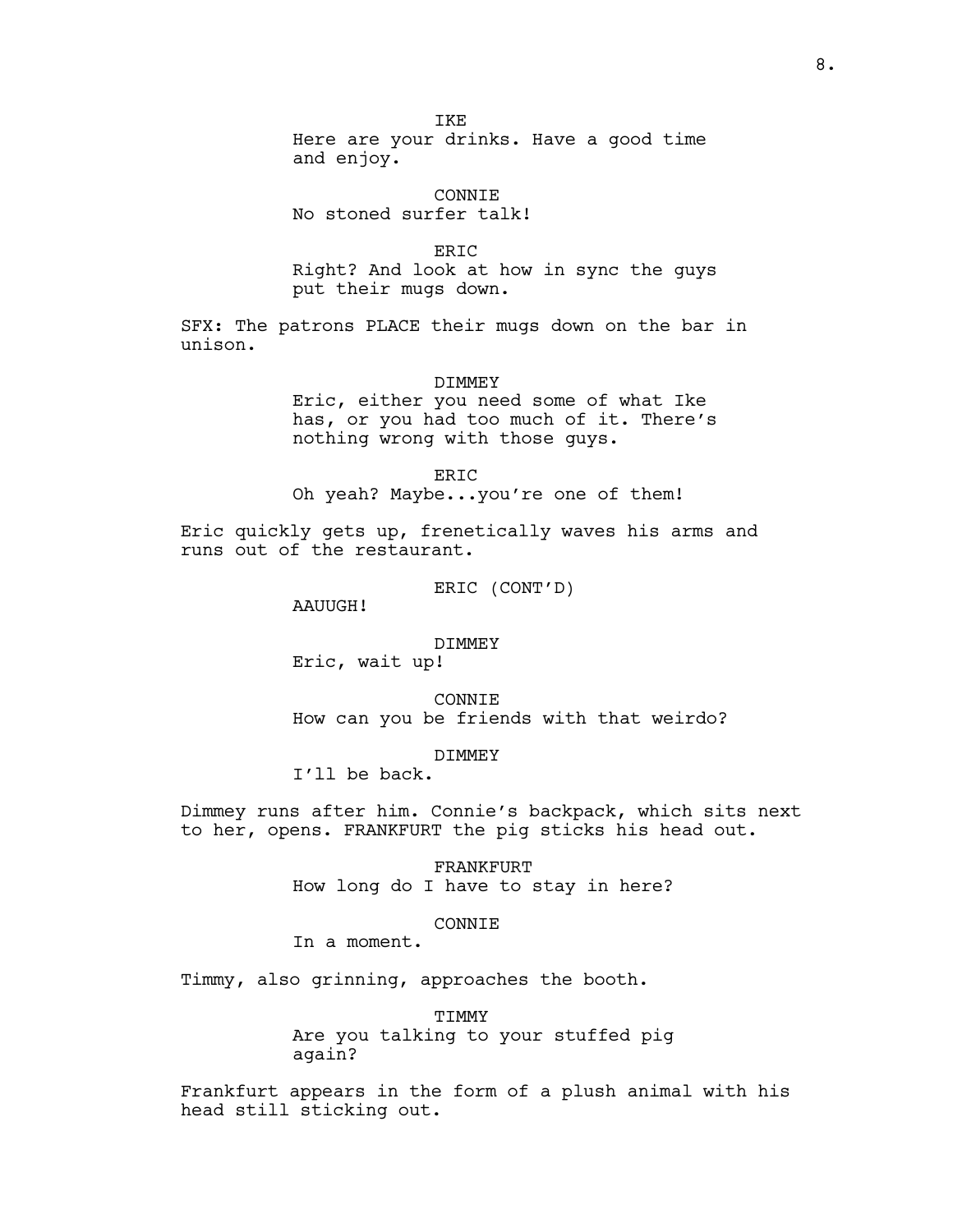# CONNIE

No!

## TIMMY

It doesn't matter. Everything will all be figured out on Judgment Night. Stuffed animals can come, too.

Timmy exits. Connie eerily looks at him. Frankfurt reemerges as a pig.

## FRANKFURT

Weirdo.

INT. NELSON HOUSE - LIVING ROOM - DAY

Eric walks downstairs with his backpack.

### ERIC

Guys, I'm going to Berniece's to study.

Matt and Rhonda sit on the couch in a yoga style, wearing all-tan outfits and holding their palms out.

MATT

Sure you are.

ERIC Are you guys meditating?

RHONDA It keeps us more in tune with each other.

MATT Yes, more in tune.

RHONDA It is good that you're going over there. Procreation is a good thing.

MATT

The General will be very happy to hear that on Judgment Night.

ERIC All right, guys, this isn't funny! What's the deal?

# RHONDA

(chuckles) Aww, we're just pulling your chain. Now run along.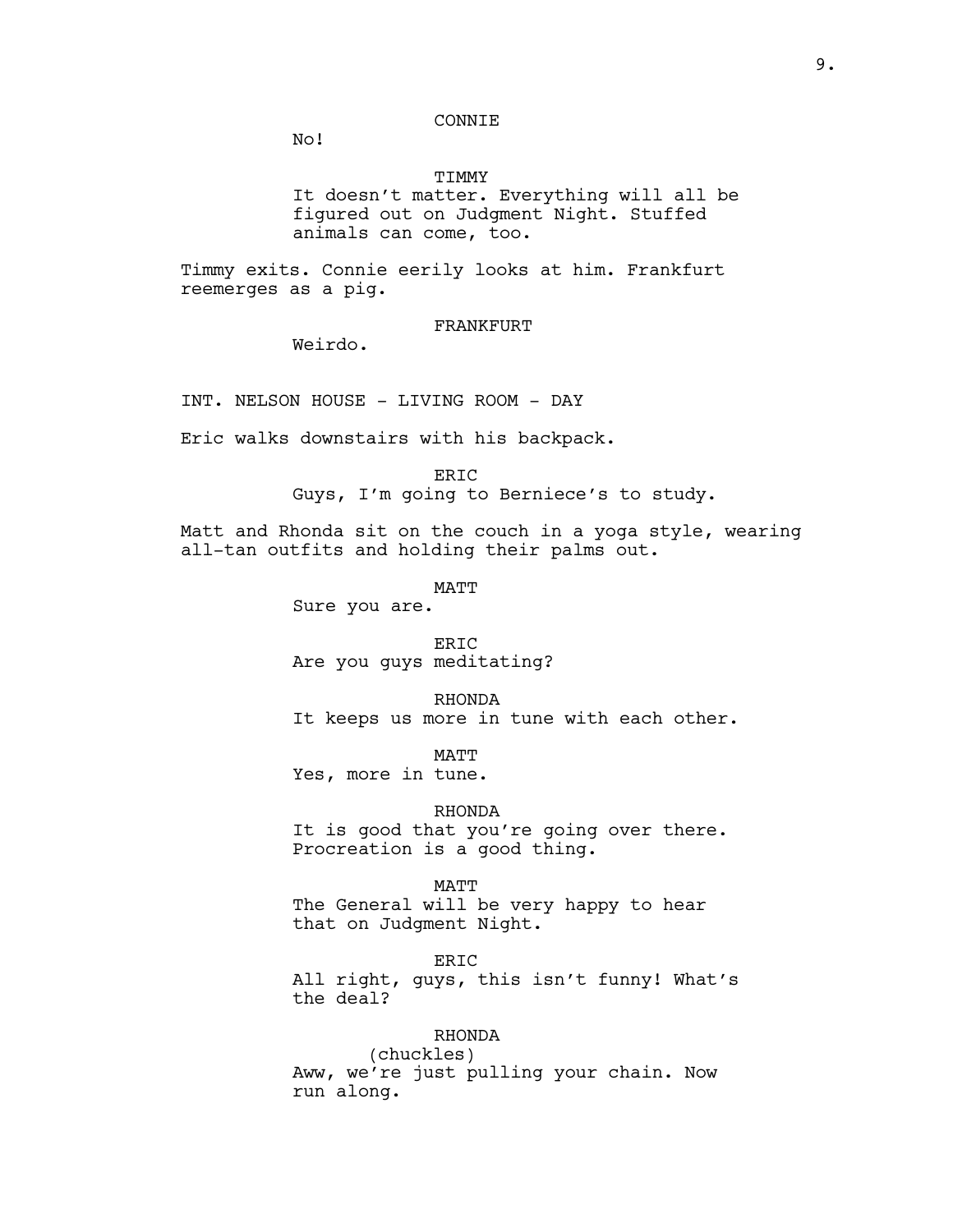**MATT** And stick to the books.

ERIC

Right.

He leaves the house.

MATT

Billy and Sharon already have a baby on the way, anyway.

RHONDA We must introduce them to the General, too.

MATT On Judgment Night.

RHONDA Yes, on Judgment Night.

INT. BERNIECE'S HOUSE - LATER

Eric and his girlfriend, BERNIECE WILLIAMS, 16, are making out on the couch. Eric begins to hesitate.

> BERNIECE Eric, your lips aren't in tune with mine.

ERIC Sorry, but I can't get over what my parents said. They're talking about procreation and dressing all weird!

BERNIECE Yeah, my father said that, too! He made sure to give us some privacy!

ERIC Hmmm. Well, if your father approves...

He advances towards Berniece, who stops him.

BERNIECE

But I don't!

ERIC Come on, I'm just playing. (pause) Unless you're gonna do it.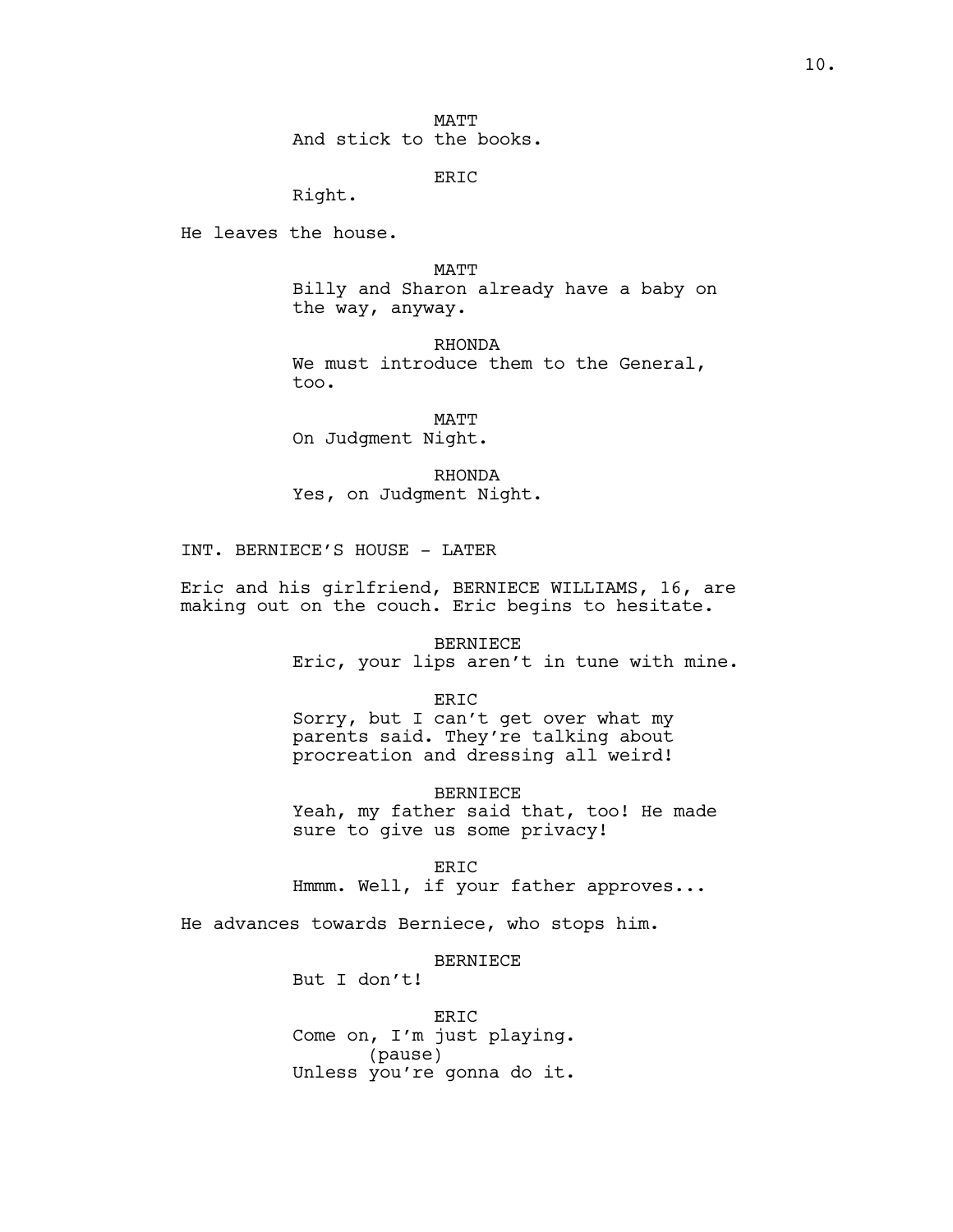BERNIECE Knock it off. We're supposed to be studying, anyway.

ER<sub>TC</sub> You're gonna do fine tomorrow. You already got a good grade on the quiz.

BERNIECE Hey, what did you get on the quiz?

ERIC I haven't looked at it yet, but I'm sure it's the usual D to F variety.

He pulls a paper out of his backpack and reads it.

ERIC (CONT'D)

"A-plus"??

Eric stands up.

ERIC (CONT'D) That's the last straw!

INT. SHOPPING MALL - LATER

Eric and Berniece hurry through the shopping mall.

ERIC All of the adults are acting strange, Berniece. This is where it all started.

BERNIECE But what exactly are we looking for?

ERIC

The root cause.

A couple of ADULTS walk past the kids from the opposite direction. The adults have a zombie-like demeanor with grins on their faces.

> MAN I cannot wait until Judgment Night!

WOMAN Yes, Judgment Night!

ERIC (to the adults) Hey! Where did you guys come from?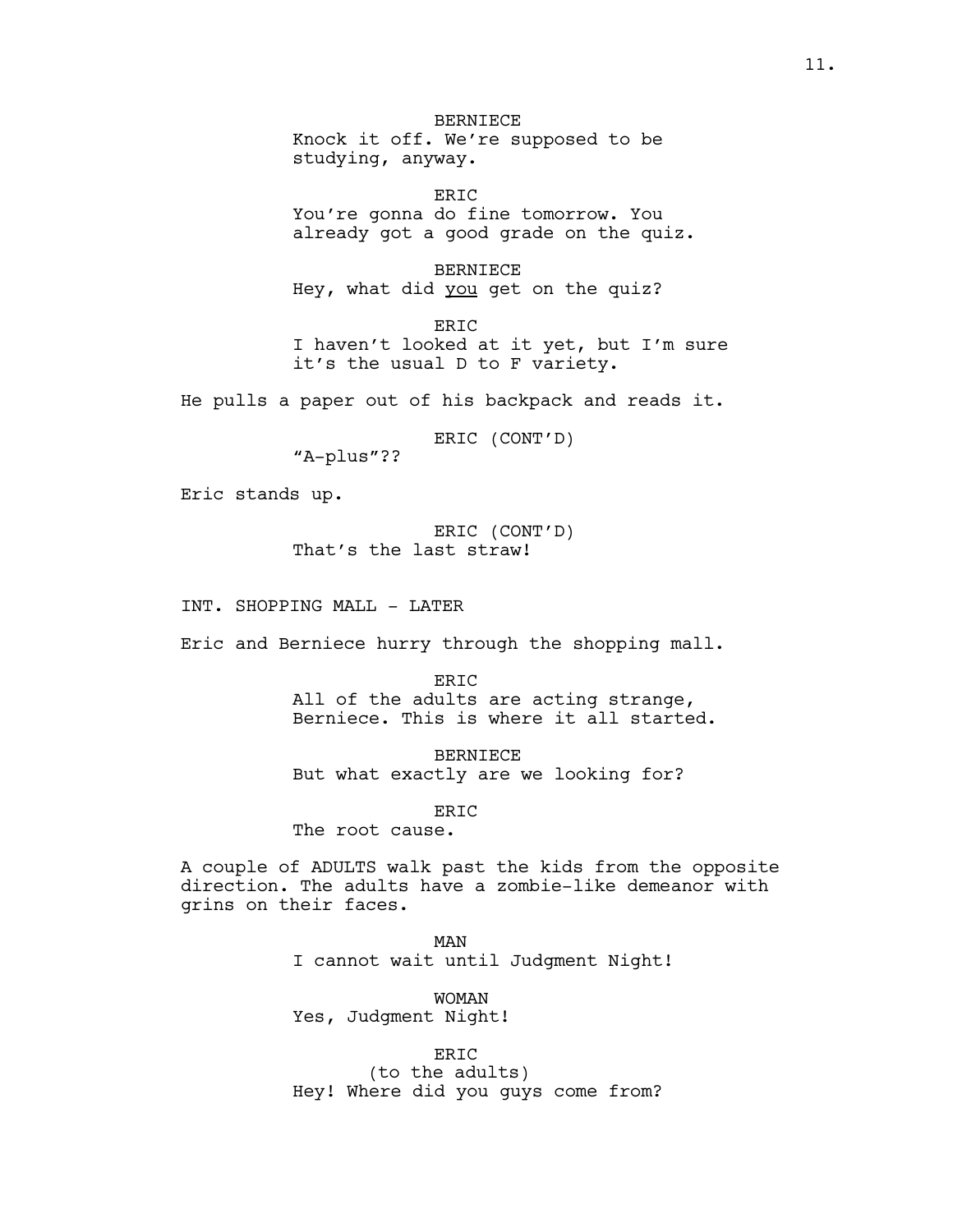MAN

The Master.

WOMAN But now, we await the General.

The adults walk away.

BERNIECE They came from that escalator. Come on.

EXT. CONFERENCE ROOM - MOMENTS LATER

Eric and Berniece approach the closed door of the room.

ERIC This might be the place. Now look, we have to be discreet. So, when I tell you, let's...

Berniece opens the door and walks in.

ERIC (CONT'D) Okay, let's go in now.

They enter the room. Most of the lights are off. A man by the name of NUMBER 4 stands up front and leads a group of adults. All of the members wear tan outfits and have a weird grin on their faces.

> NUMBER 4 Great things will come on Judgment Night. That's when the General will come.

RHONDA Yes, the General.

REST OF THE ADULTS Yes, the General!

ERIC Hey, there's Dimmey's dad! And my parents!

BERNIECE And our teachers!

A WOMAN approaches the kids.

WOMAN #2 Hey, what are you kids doing here?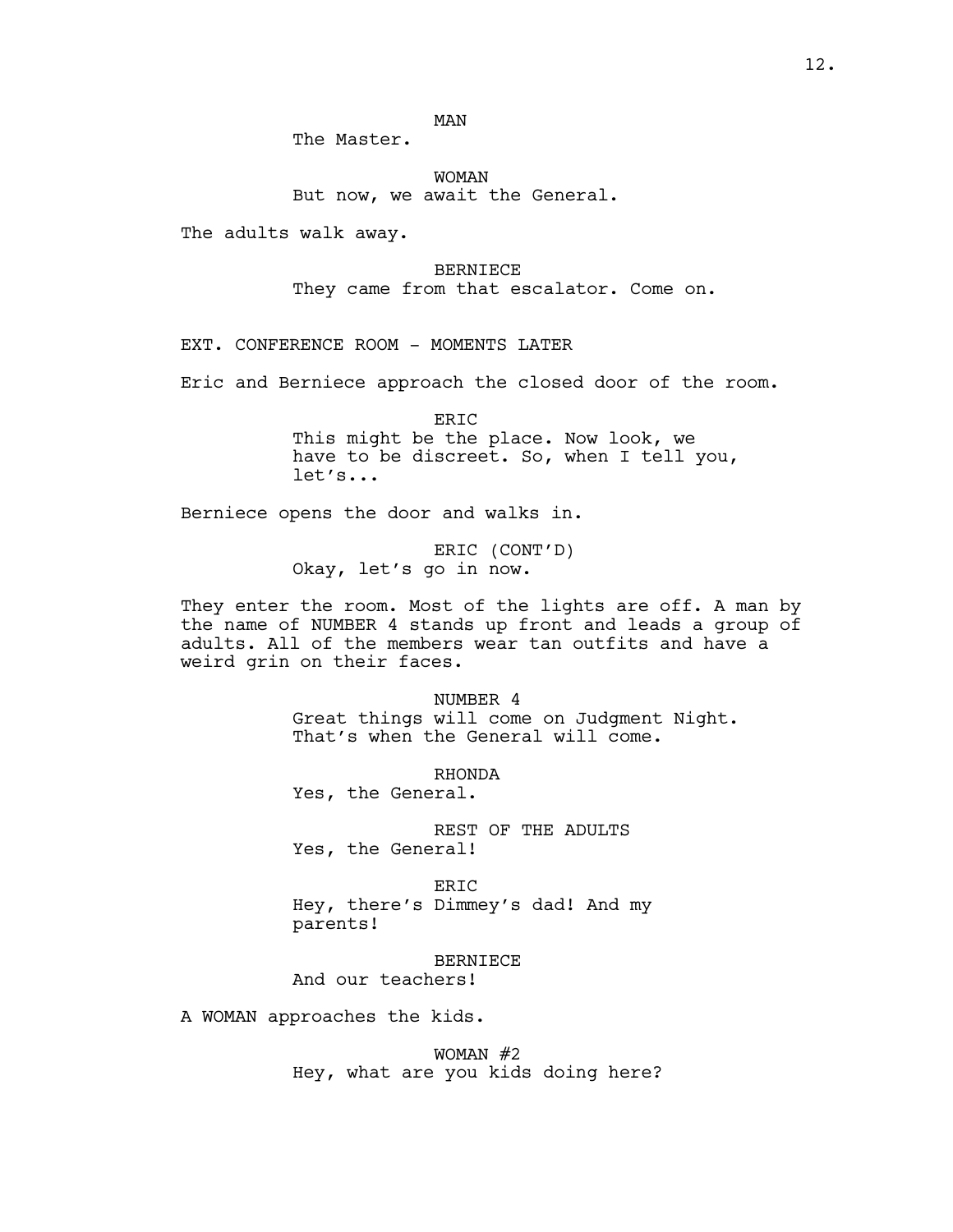(looks around) This isn't Macy's!

He runs out of the room and pulls Berniece with him. They run back down the escalator.

> ERIC (CONT'D) Why were they acting so weird?

BERNIECE Maybe they're just really happy!

ER<sub>TC</sub> Because you see happy, smiling people around the north side everyday?

Dimmey and Connie meet them at the bottom of the escalator.

> DIMMEY Eric, we got your call and came as fast as we could! Well, we stopped and saw the new Denzel movie, then we came here.

> > BERNIECE

What?! How are you guys gonns see it without us?

CONNIE Aw, don't worry, he dies at the end.

Eric and Berniece frown at them.

CONNIE (CONT'D) What's the matter?

ER<sub>TC</sub>

Dimmey, we saw my parents and your dad at that meeting. Everybody there was acting like zombies.

DIMMEY What? I thought he was going out of town!

ERIC What makes you say that?

DIMMEY Because he packed a bag and said that he was going out of town. Here's the brochure that he left.

Dimmey hands the brochure to Eric.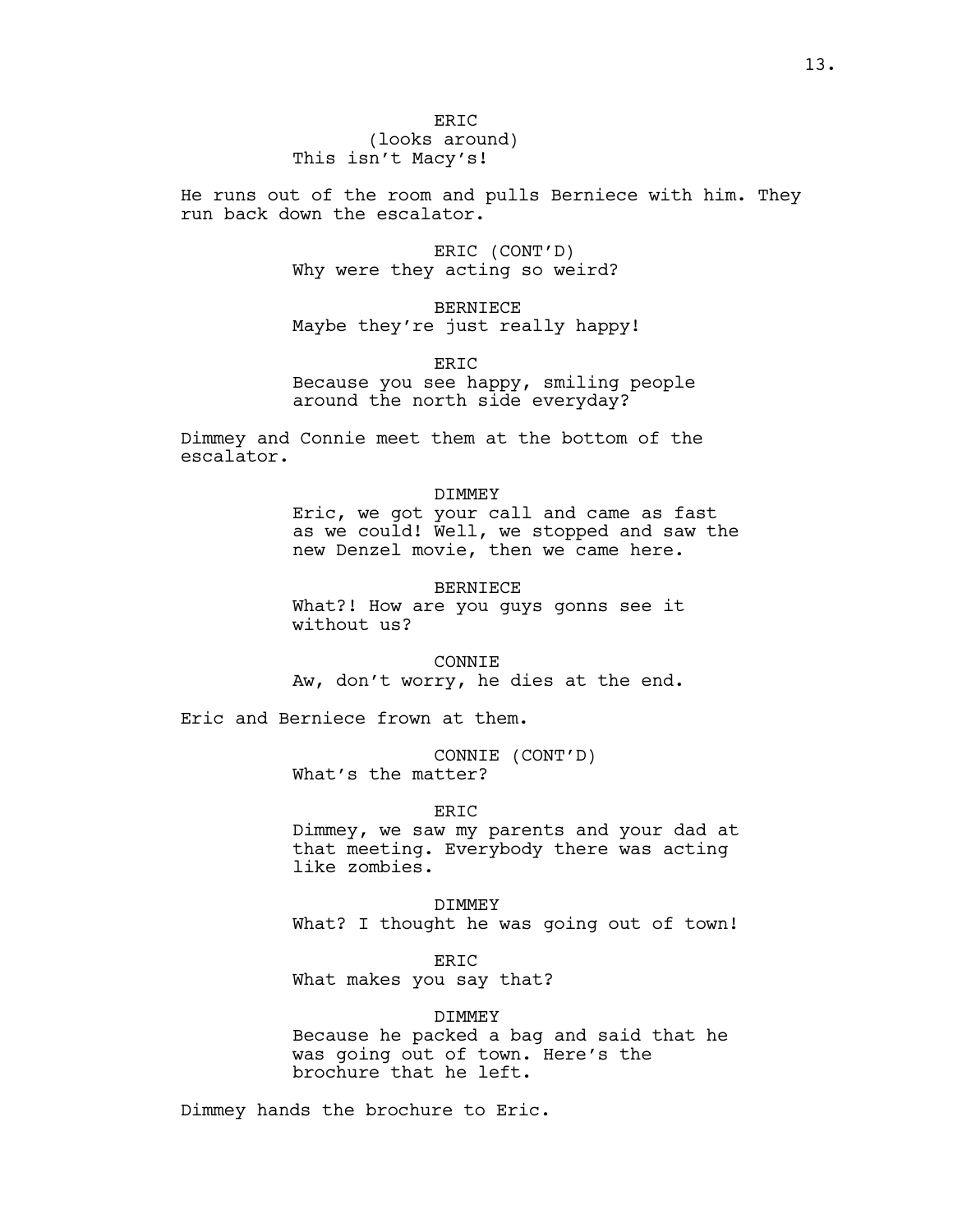ERIC This is the same one Matt and Mom got! They're not going on a vacation! They've joined a sect!

SFX: Suspenseful music PLAYS.

The others are silent.

ERIC (CONT'D) Aren't ya'll gonna say anything?

DIMMEY Well, what's a sect?

ERIC You know, a cult!

THE OTHER THREE

A cult?!

SFX: Suspenseful music PLAYS.

INT. SHOPPING MALL - LATER

The kids sit on the bench and converse, while Eric paces back and forth.

> ER<sub>TC</sub> We gotta get those guys out of there!

> > BERNIECE

How? We can't even get in there. It's for adults only.

DIMMEY Well, we gotta think of something.

SFX: Eric's cell phone RINGS.

Eric answers it. A LADY is on the other end.

LADY (O.S.) You don't know me, and I don't know you.

ER<sub>TC</sub>

Hello??

LADY (O.S.) But I have information on your parents.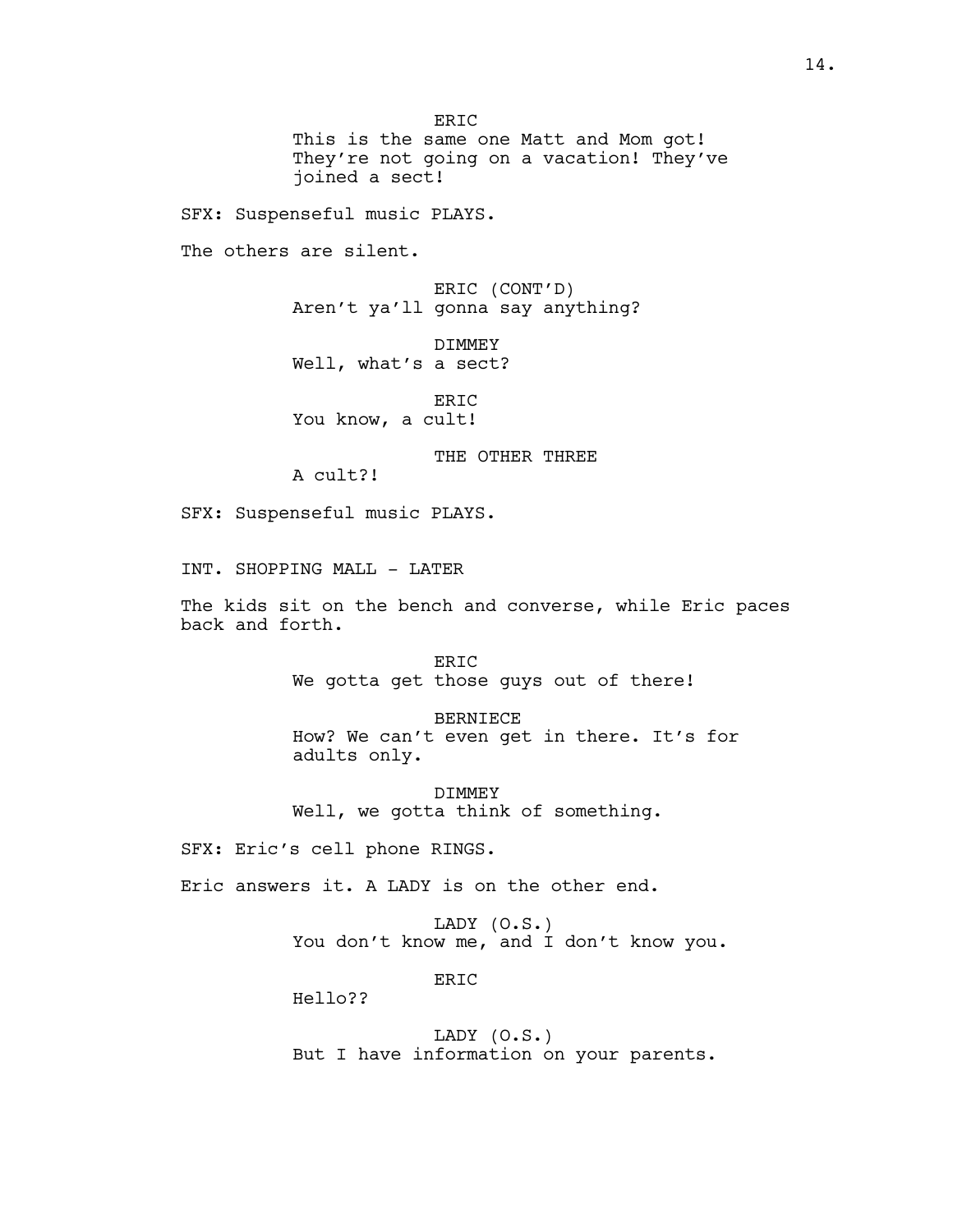Look, they're the ones who opened the cable account in my name, so talk to them, okay? LADY (O.S.) No, not that. It's about the cult. ERIC Who is this? Berniece steps up to Eric to listen in. LADY (O.S.) It's not important who I am. Eric looks at the phone screen. ERIC It says you're Lakesha Brown. LAKESHA (O.S.) (pause) Fine, you know who I am. My son is behind the cult. Meet me at my house, and I'll tell you more about it. ERIC I don't have a ride. LAKESHA (O.S.) Then take the Uber. ERIC I don't have any money. LAKESHA (O.S.) (sighs) I'll pay for it!

ERIC

ERIC You have to pay for Uber beforehand.

LAKESHA (O.S.) (grows increasingly frustrated) I only have cash. Call a cab!

ERIC

Thanks, bye!

Eric hangs up.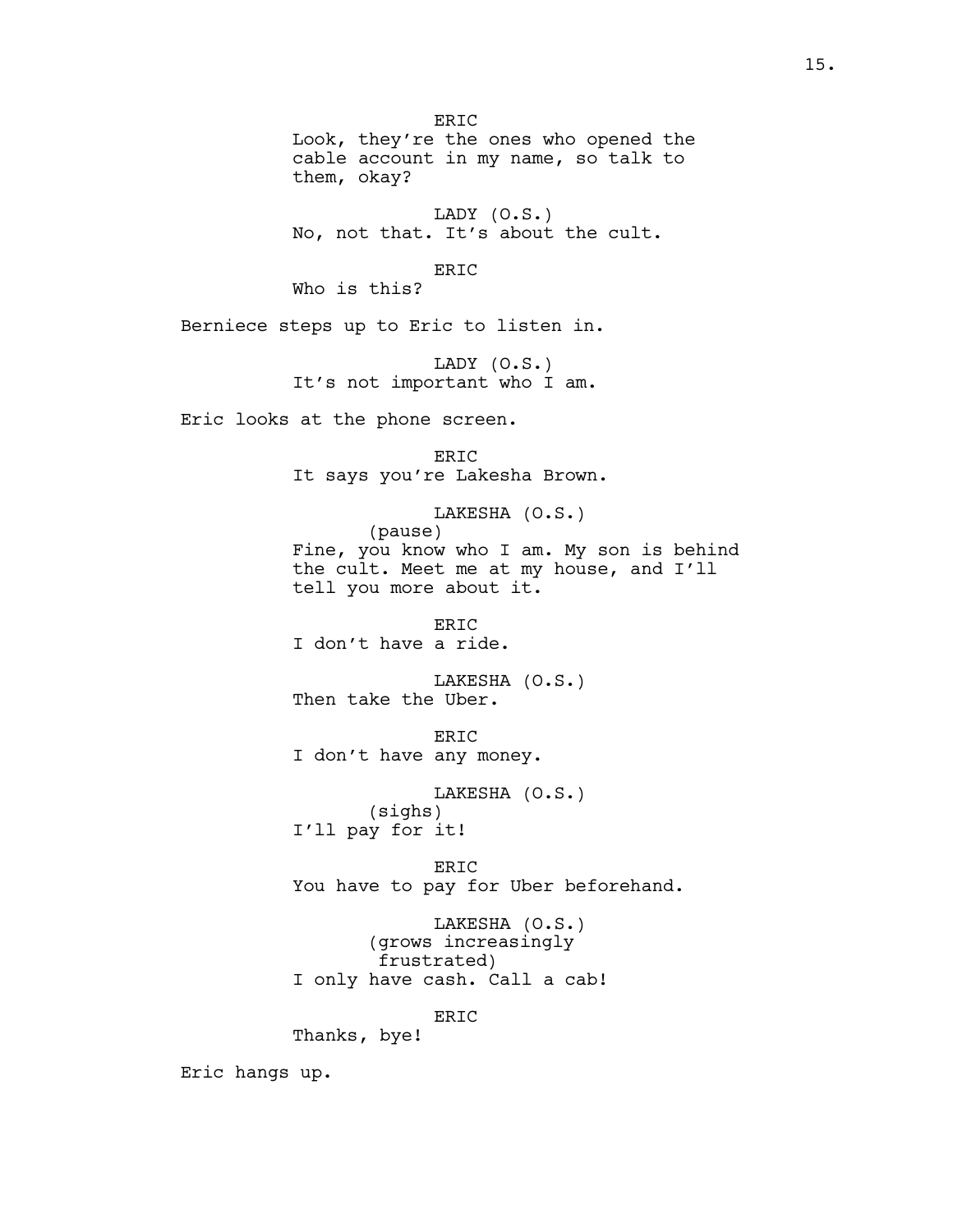BERNIECE

Let's have the cab driver take us to get something to eat. That way, it'll run up the meter.

ERIC That's why you're my girl!

EXT. LAKESHA'S HOUSE - LATER

The kids stand outside the front door. Eric rings the doorbell. Lakesha answers it.

**LAKESHA** 

Yes?

ERIC Hi, we talked earlier about your son.

LAKESHA Hmmph. I have no son.

Connie points to a framed picture on the wall.

CONNIE Then who is that in the picture with you?

ERIC And why did you tell me that you...

LAKESHA

Aww, get in here!

She hurries the kids inside.

INT. LAKESHA'S HOUSE - LIVING ROOM - LATER

Lakesha sits down with the kids.

LAKESHA My son is the General that the converts are waiting on.

ERIC

What's his name?

### LAKESHA

"General". He changed it after he started this thing. He had very few friends in school, and ran into somebody who had the same weirdness that he had. Two people turned into four, and so on.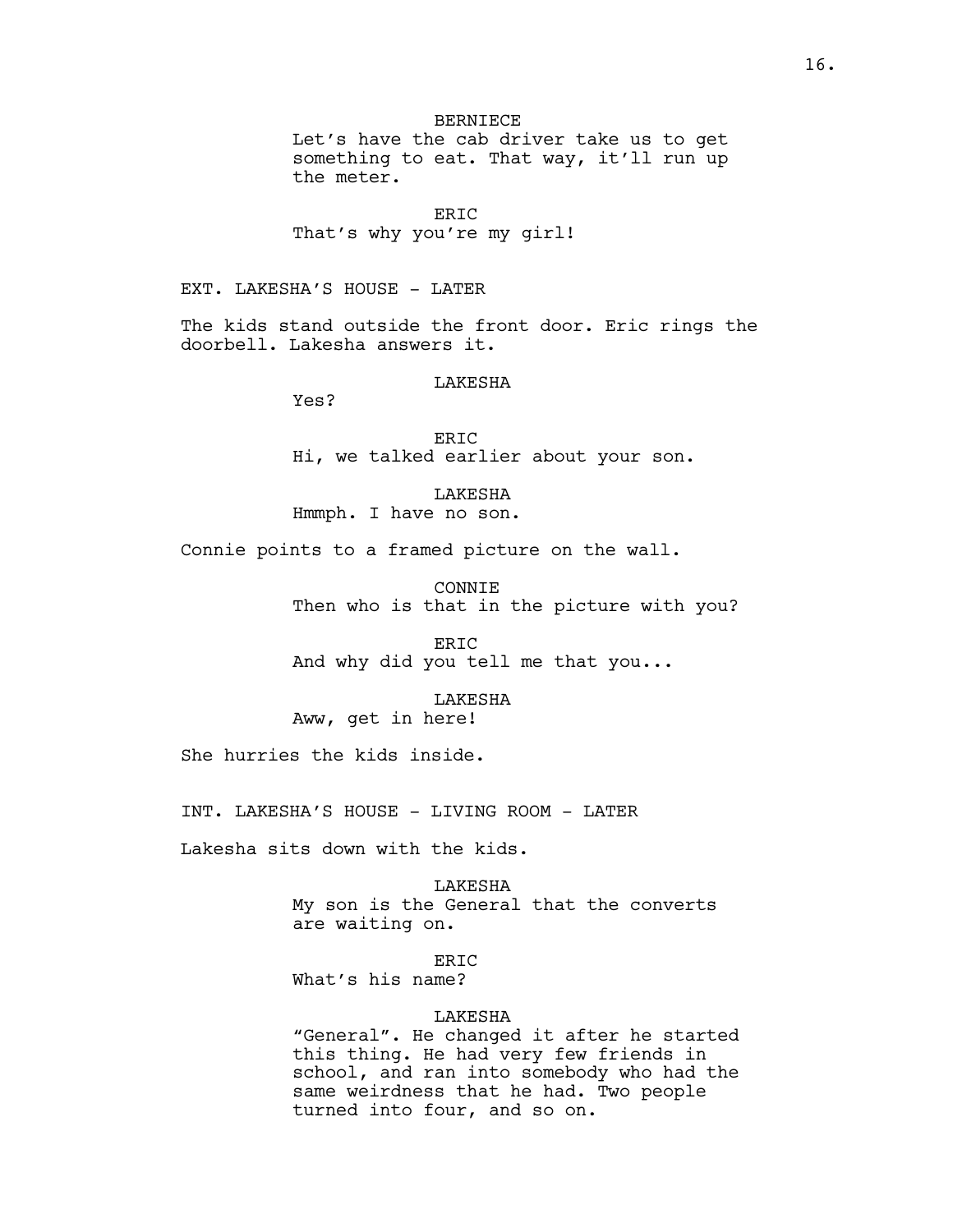Ms. Brown, is this cult interested into harming things?

#### LAKESHA

I don't think so, but they turn you away from your family and friends. I haven't heard from him in forever!

CONNIE

Do you know where he moved?

LAKESHA

Last I heard, he was in Beloit somewhere.

BERNIECE But the cult members keep talking about the General coming back for Judgment Night.

LAKESHA Then he'll be in town.

DIMMEY Except we don't know when Judgment Night is.

ERIC Look, we can't wait for whenever that is. We need to get our parents back now!

The kids get up.

ERIC (CONT'D) Thanks a lot, Ms. Brown.

LAKESHA Sure. How are you getting home?

ERIC Oh yeah, I guess we have to call a cab again.

LAKESHA Okay, I'll text them.

The kids sit back down.

LAKESHA (CONT'D) They said they're on their way.

ERIC

Okay.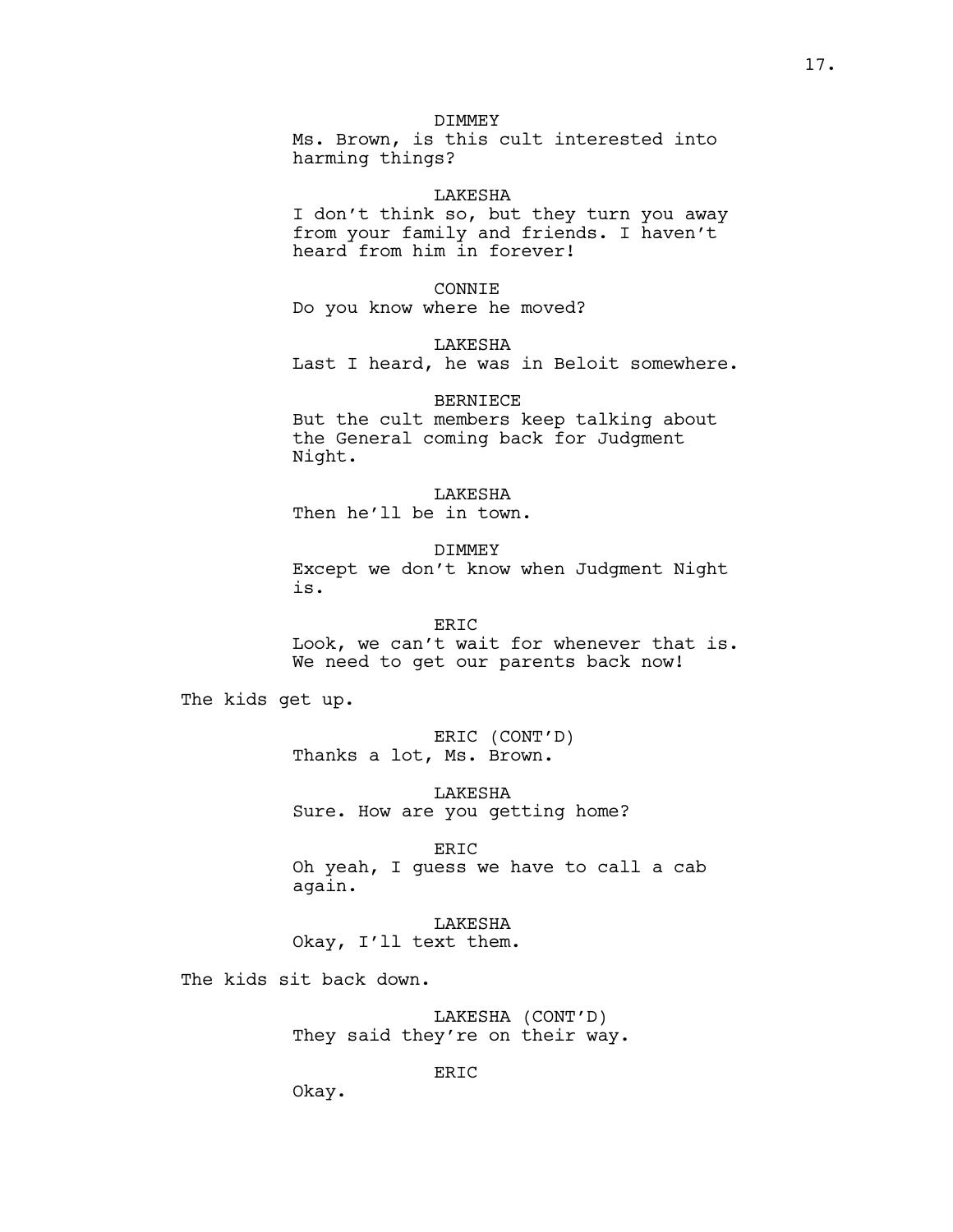All of them sit silently.

CONNIE Well, this is awkward.

ERIC Ms. Brown, we'll just wait outside.

Eric stands up.

SFX: Thunder and lightning CRACKLING. Rain POURING outside the window.

ERIC (CONT'D)

Never mind.

Eric sits back down. All of them continue to sit silently while the storm rages on.

> BERNIECE (chuckles) So, "General". (more chuckles) Am I right?

The others look at her confused.

BERNIECE (CONT'D) (to Lakesha, sotto voce) Nice house.

INT. CONFERENCE ROOM - LATER

The cult members gather around Number 4 as he speaks to them. All of them hold each other's hands and continue grinning with their eyes closed.

> NUMBER 4 The law of the General says to bring more members before him.

**MATT** Yes, bring more members.

REST OF THE ADULTS Bring more members!

NUMBER 4

Number 28?

MATT

Yes?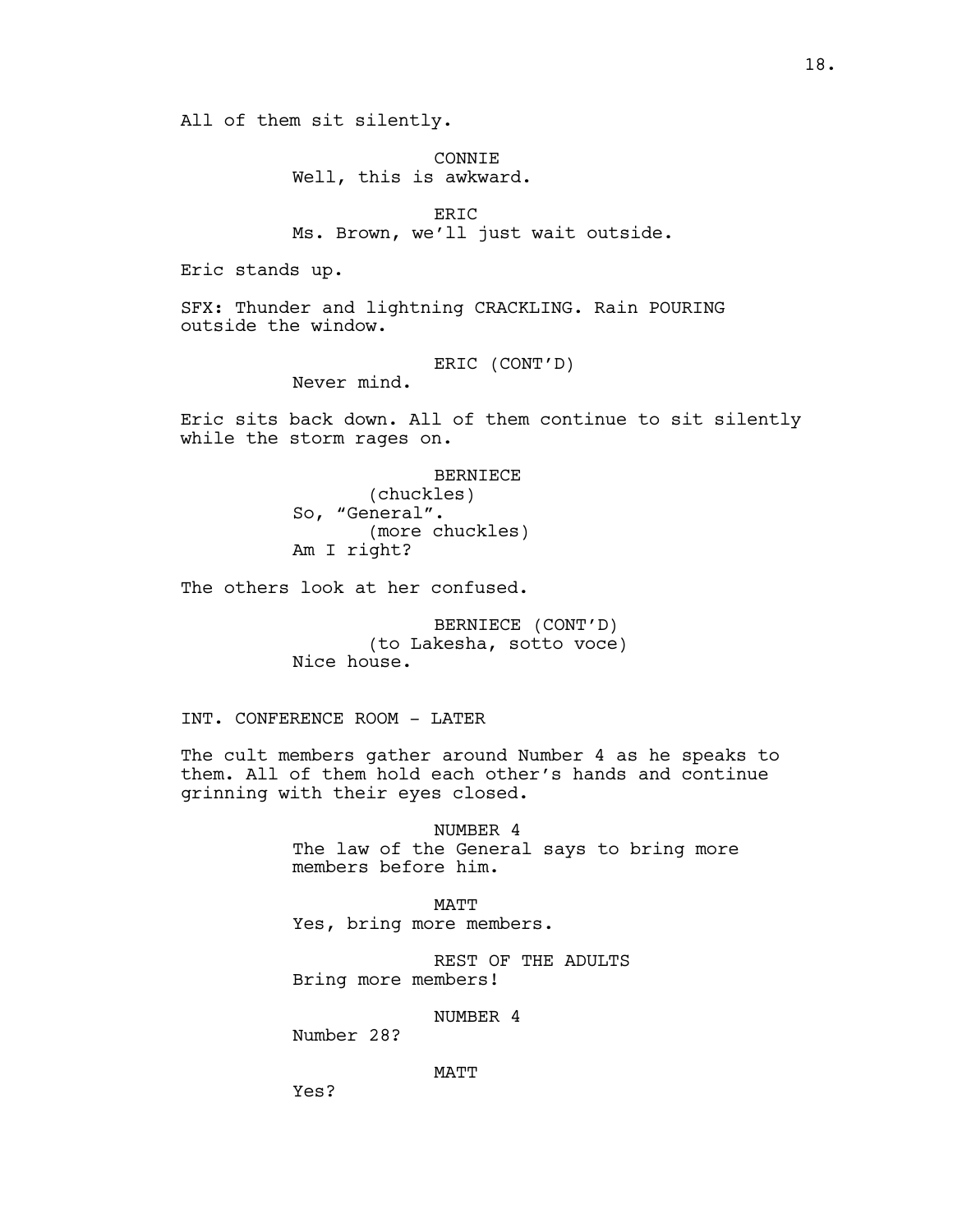NUMBER 4 You will make sure your flock is wellprepared for the General.

MATT

Well-prepared.

NUMBER 4 He's coming on Judgment Night, so also get any new members on board.

MATT

Get them on board.

NUMBER 4 And make sure that all of you pay your \$30 initiation fee.

Matt trembles slightly. He opens his eyes, stops grinning, and lets go from holding hands.

MATT

(in his normal voice) Hey, hold on a minute! What's this about a fee?

NUMBER 4 All members pay a fee, Number 28.

MATT

I don't have any money. And you're supposed to be giving us that \$200!

NUMBER 4 Who needs money when you can have all that's around you in divine...divineness?

RHONDA Number 28, just relax. All will be good.

MATT

No, I'm Matt, and you're Rhonda!

RHONDA

No, I'm Number 29. And you don't wanna make the General mad, do you?

MATT

(rolls his eyes) No, can't make the General mad!

OFFICER TOWNSEND approaches Matt.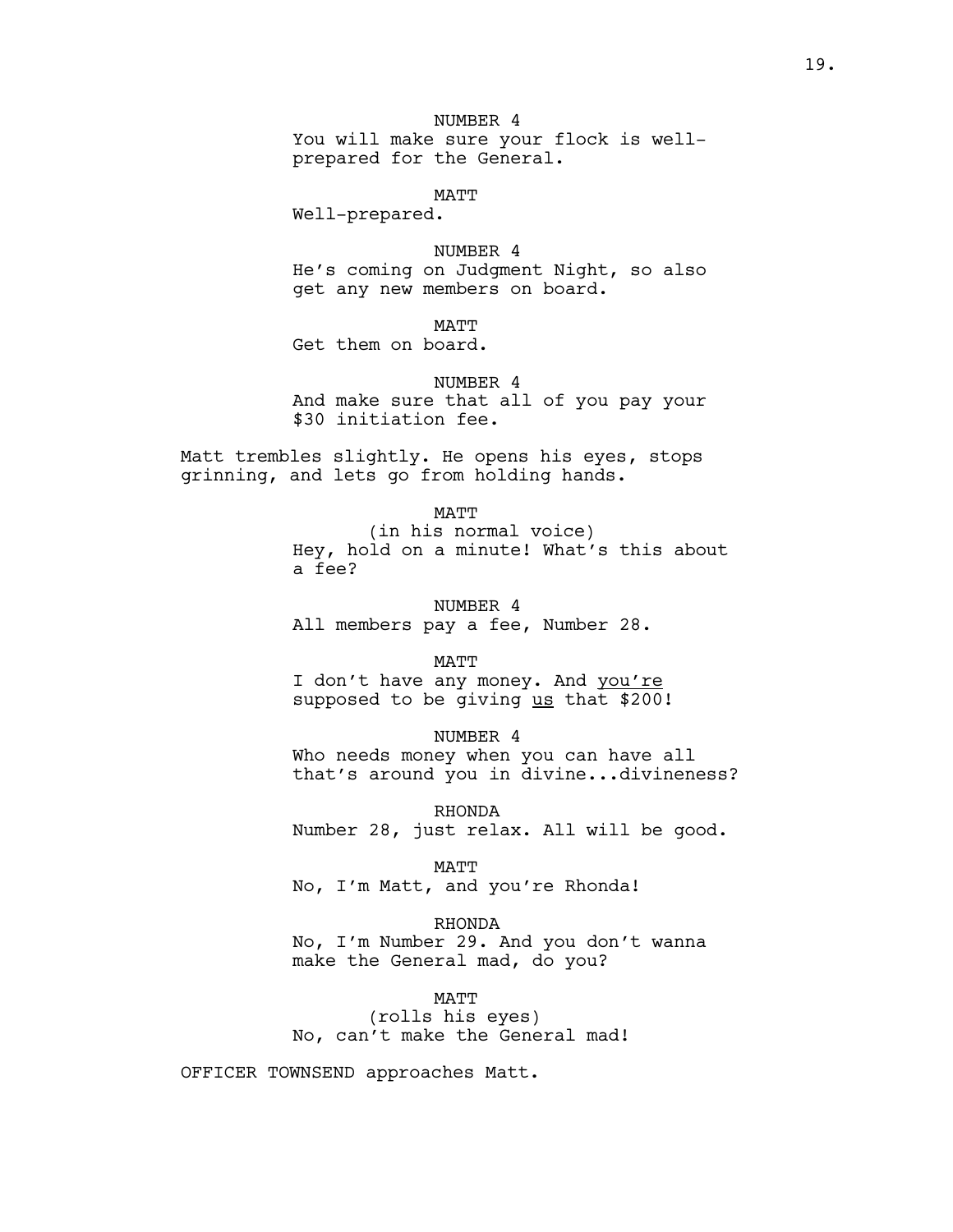# OFFICER TOWNSEND Then you need to do your job.

GRETCH JACKSON, the town thug, also approaches him.

GRETCH

You don't wanna break the law, do you?

MARTY O'DELL and GINA RICHARDS, a football player and cheerleader couple, also approach him.

> GINA Yeah, wise up!

MATT Aw, shut up, ya'll!

NUMBER 4 Calm down, everyone. Number 28 just needs a little time to take it in.

**MATT** Maybe you're right. Let me go to the bathroom for a moment.

NUMBER 4 Okay, but only for a moment.

MATT (in a daze, with a grin) Only for a moment.

REST OF THE ADULTS Only for a moment!

Matt leaves the room as another man, NUMBER 3, enters and approaches Number 4.

> NUMBER 3 Where's he going?

#### NUMBER 4

Bathroom.

NUMBER 3 I told you to stop doing that!

NUMBER 4

Damn, I forgot!

RHONDA (to Numbers 3 and 4) Don't worry, as I go to the restroom, I will check up on him.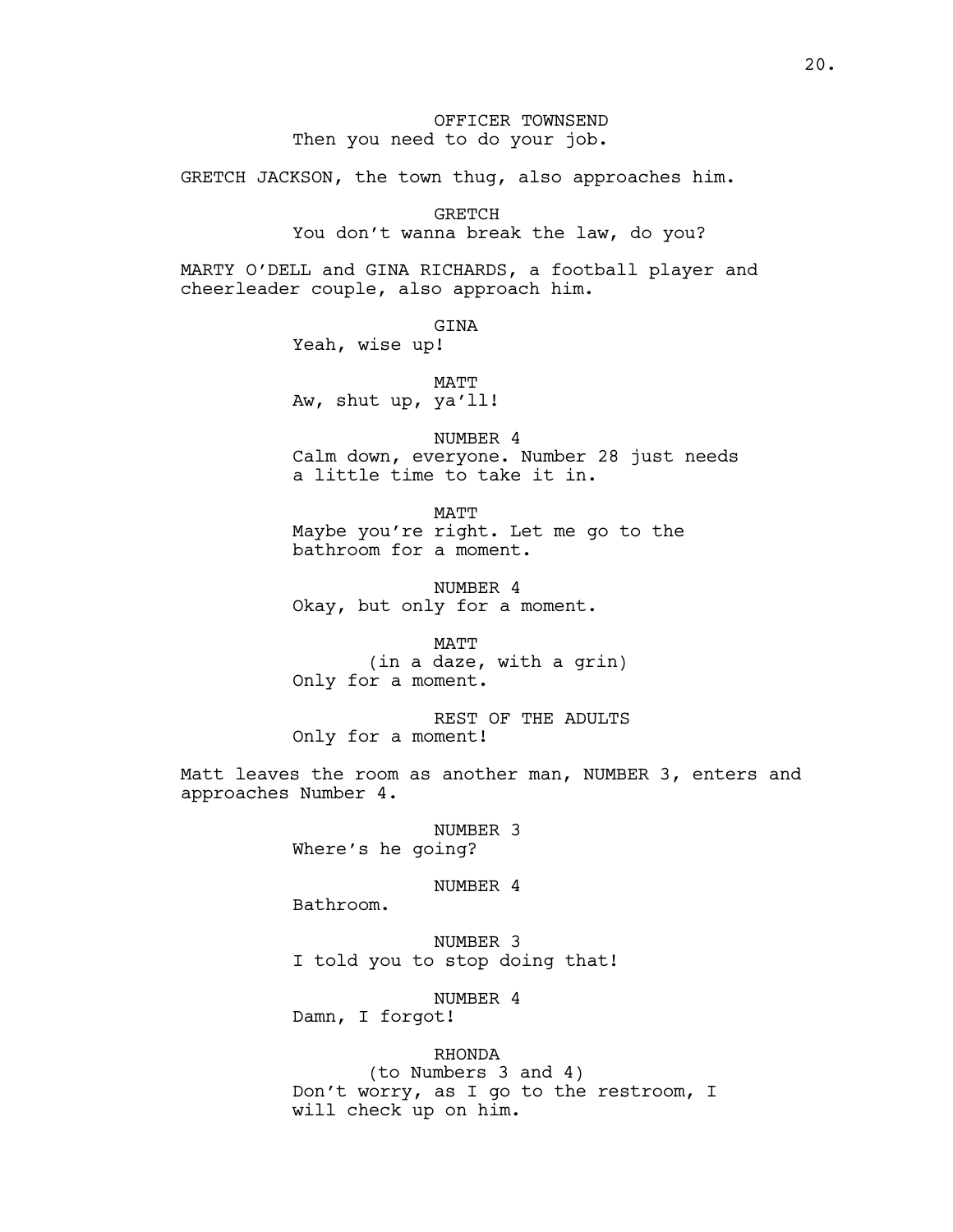NUMBER 4

Fine.

Rhonda exits the room.

## NUMBER 3

Number 4!

NUMBER 4 Well, how are we supposed to prove that they're lying?

Number 3 stammers, then stops.

NUMBER 3 (throws his hands up) Aw, never mind!

Number 3 walks away.

NUMBER 3 (CONT'D) (sotto voce) I wish you had to go to the bathroom right now.

INT. NELSON HOUSE - LIVING ROOM - NIGHT

Matt runs into the house and catches Eric and his friends there.

> MATT Eric, you gotta help me!

ERIC Matt! You sound normal!

MATT Damn right, I do! And I gotta get your mother out of that cult!

DIMMEY

And our parents!

The other kids nod in agreement.

# MATT

Yeah, whatever.

Rhonda enters the house, still grinning and speaking zombie-like.

> RHONDA Number 28, I thought I'd find you here.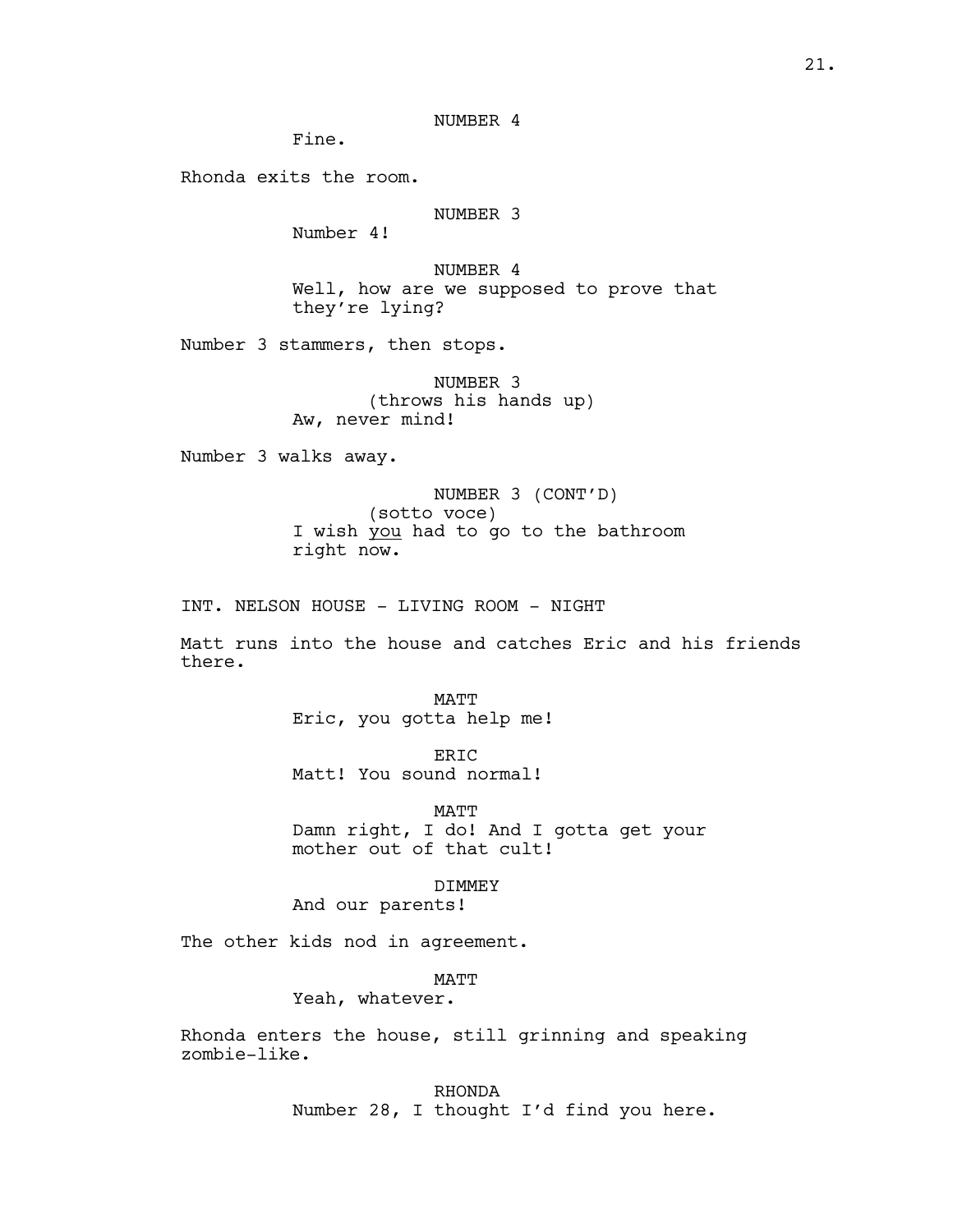MATT Yeah, we live here!

RHONDA

You must reconsider. We don't want to make the General mad. He will be here tomorrow.

MATT So tomorrow's Judgment Night?

RHONDA

Yes. We must prepare.

Rhonda goes to the kitchen.

ERIC I wanna know who this General guy is!

MATT

I'm more concerned with getting Rhonda back to normal!

Rhonda reenters the living room and heads upstairs to the bedroom.

RHONDA

(to Matt) Number 28, bed. Unclothe. Now.

**MATT** So we'll table this until tomorrow.

He runs behind her.

ERIC (rolls his eyes) Of course.

INT. NELSON HOUSE - LIVING ROOM - THE NEXT DAY

Matt lays out on the couch.

MATT Whoa, sex with a crazy person is crazy!

ZOOM OUT TO REVEAL THE KIDS.

ERIC Um, as much as I'd like to hear about you doing my mom, we need to figure out how to take down this cult!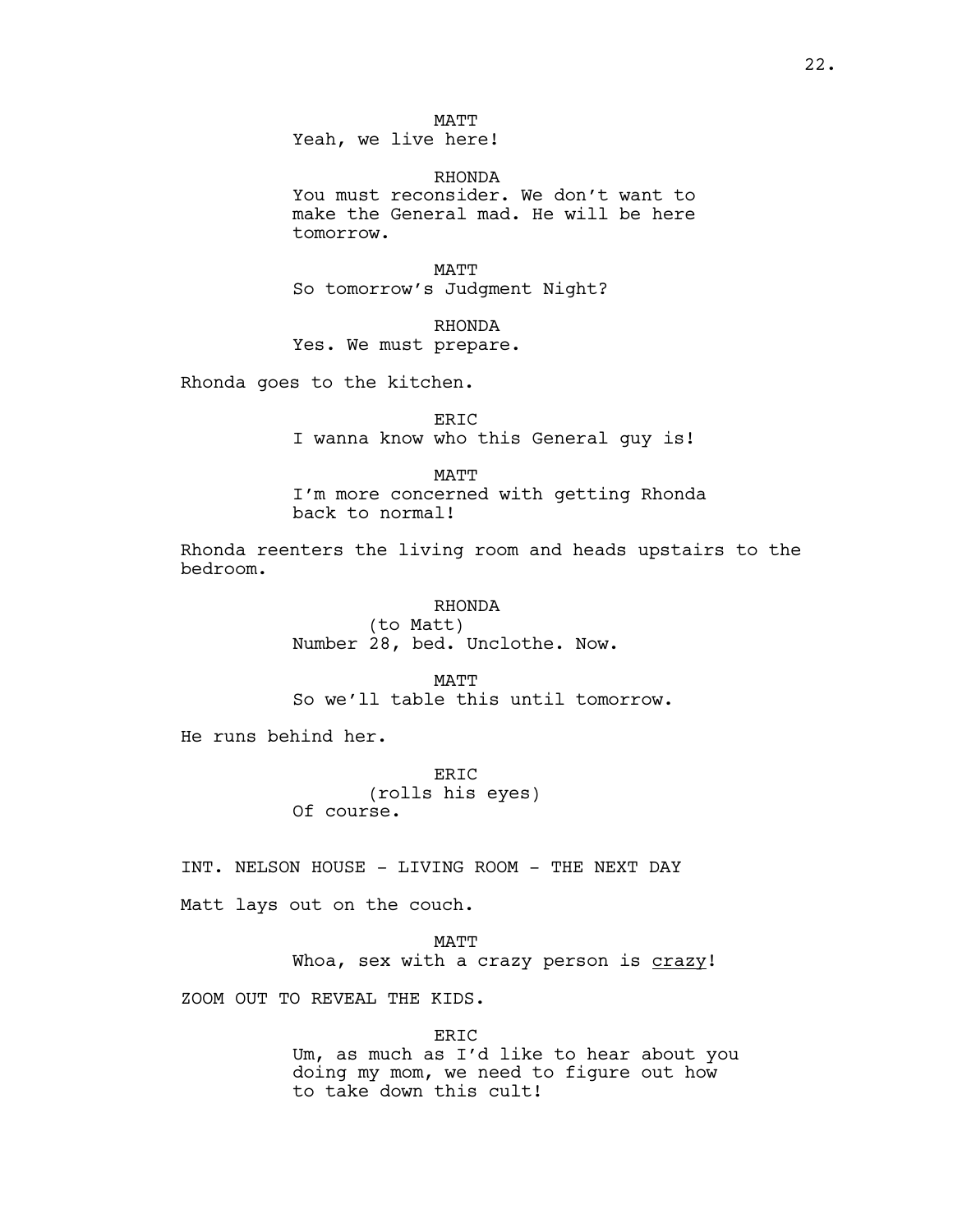Eric and Connie SMACK Dimmey on the arm.

DIMMEY (CONT'D)

Ow!

BERNIECE Look, we gotta get these guys back to normal before the General comes tonight!

MATT But how do we do that?

CONNIE

(to Matt) It must not be that hard. You snapped back to normal.

ERIC Yeah, but that's because Matt's a cheapskate!

Matt nods in agreement.

## DIMMEY

Well, it took a deranged person to lure these guys in. Maybe it'll take a deranged person to get them out.

ERIC Okay, that may work. But who do we know that's deranged?

SFX: The doorbell RINGS. Everybody GASPS and looks at each other.

Matt opens the door. A DELIVERY GUY is there.

DELIVERY GUY

Pizza.

Matt takes the pizza box from him.

MATT

Thanks.

He closes the door and puts the pizza on the dining room table. He continues to think along with the others.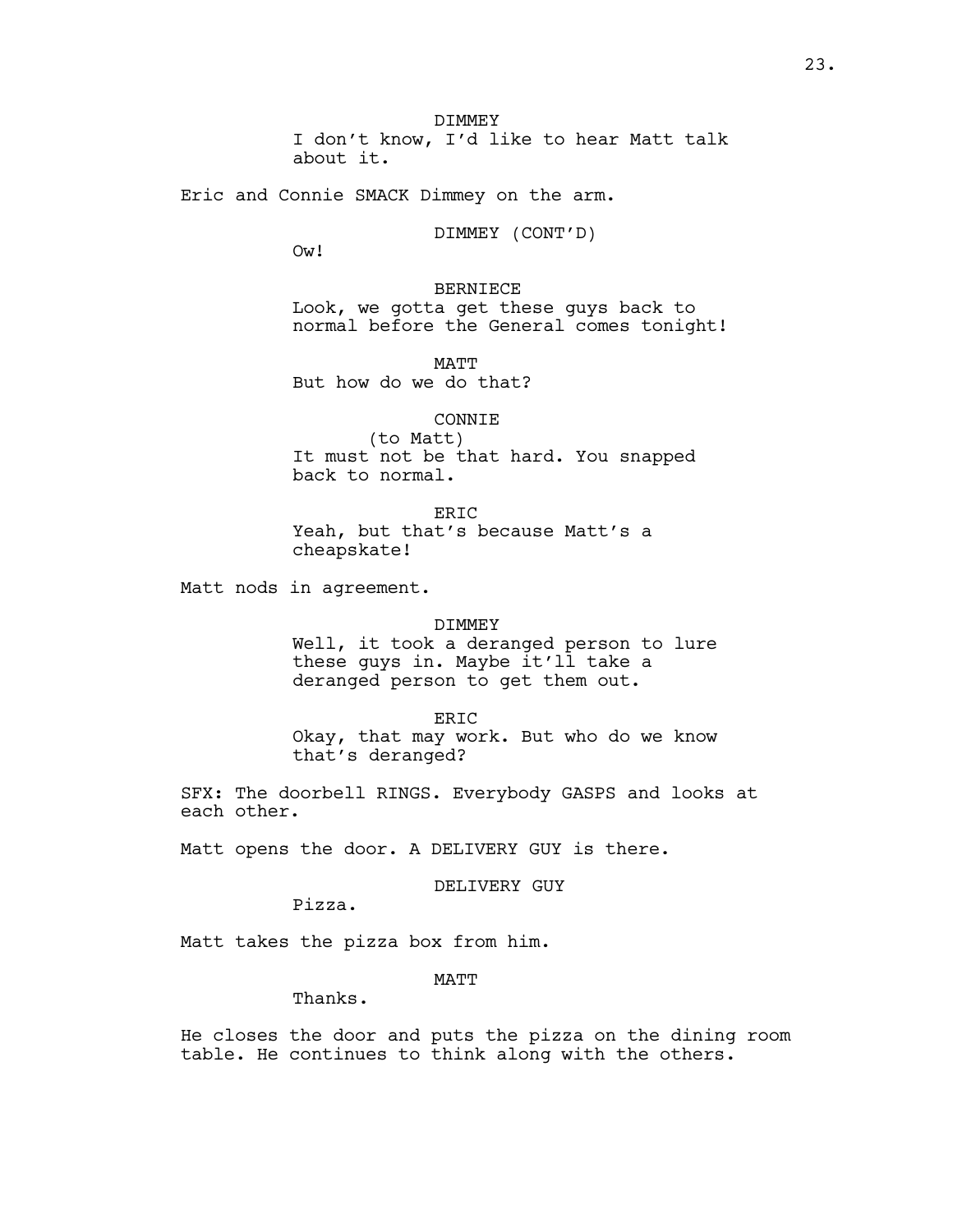ERIC I'm hungry. Let's just call Eleanor Dumbeck. The others clamor in agreement and head towards the pizza. INT. CONFERENCE ROOM - NIGHT The kids talk with ELEANOR DUMBECK, 17. ELEANOR I don't know about this, Eric. I'm not one to persuade anyone to do anything. ERIC Think of it this way: you'll be saving this city from evil! BERNIECE (to Eleanor) And remember, you have to do it before Judgment Night! ELEANOR We're gonna go see "Judgment Night" after this? I never saw it before! Eric stares at Eleanor, then looks at Berniece. ER<sub>TC</sub> Maybe this is a mistake. BERNIECE No, we don't have any time! DIMMEY Yeah, the General is on his way! CONNIE (to Eric) And so are your parents! ERIC All right, then. Go get set up, Eleanor. Matt is bringing my mother here early to meet the General. Then the other members will come. If Mom gets back to normal,

> ELEANOR But what am I supposed to say?

then we'll have to assembly-line this thing before the General gets here.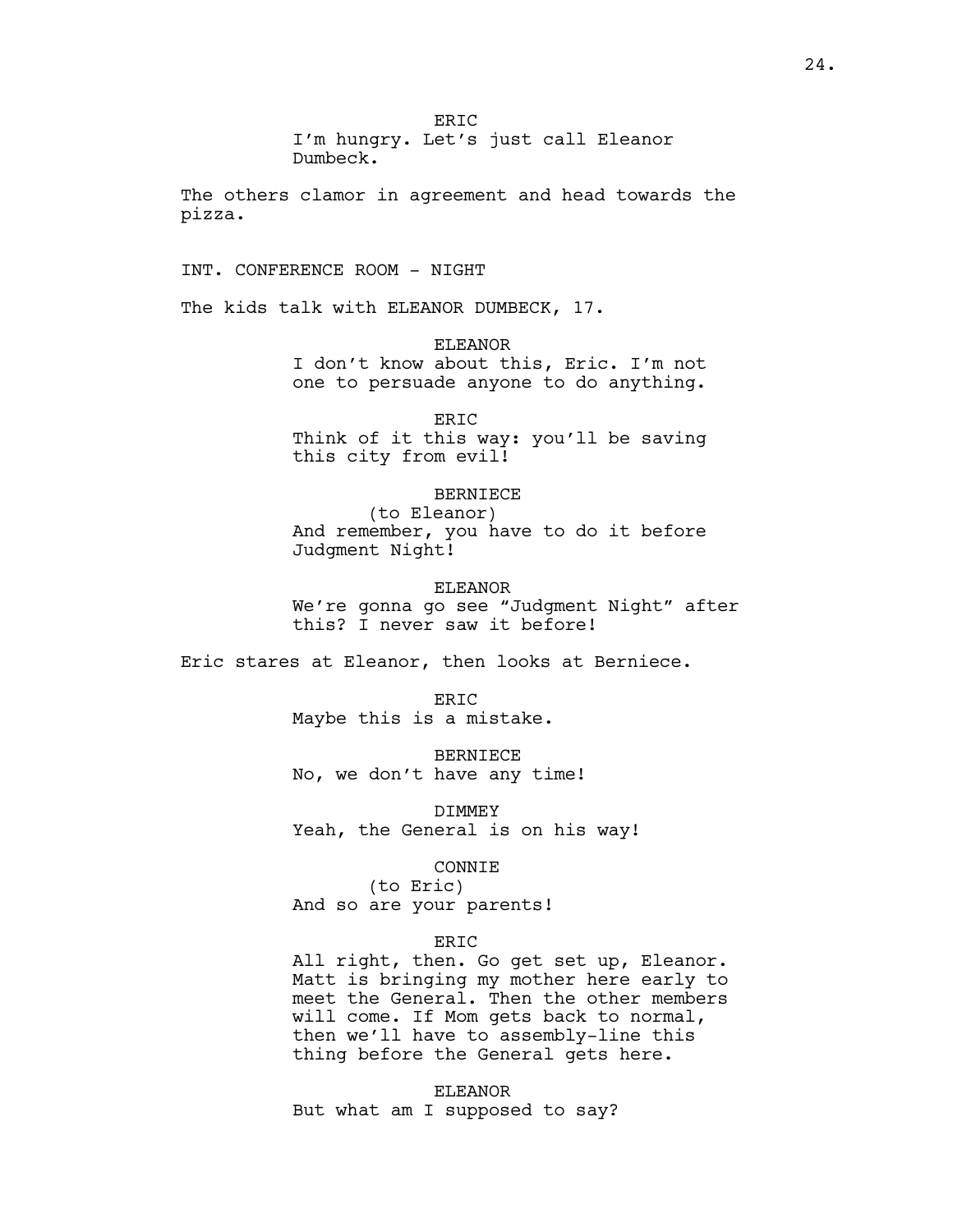ER<sub>IC</sub>

Just make something up. You're smar... (pause) I'll help you along the way. Keep your earbuds on.

SFX: KNOCK on the door.

ERIC (CONT'D) That's them! Let's do this!

The kids head to the door, except for Eleanor, who starts to get situated.

> ELEANOR Eric, one thing.

> > ERIC

What?

ELEANOR Does your brother ever ask about me?

ERIC

Not now, Eleanor!

Eric dims the lights. Matt opens the door from the outside. The kids stand behind it. Matt walks Rhonda in the room, while the kids sneak out behind them.

RHONDA

Why are we here so early? The General will not be here for another hour.

MATT

Like they told us in the Navy, "If you're early, you're on time. If you're on time, you're late!"

Matt closes the door behind them. Eleanor wears a pink robe, black sunglasses, and sits on a pile of pillows yoga-style. She holds her palms out.

> ELEANOR (in a spooky voice) Come forward, children.

Matt and Rhonda approach her.

MATT Rhonda, look who it is!

ELEANOR I am The Great Nutmeg.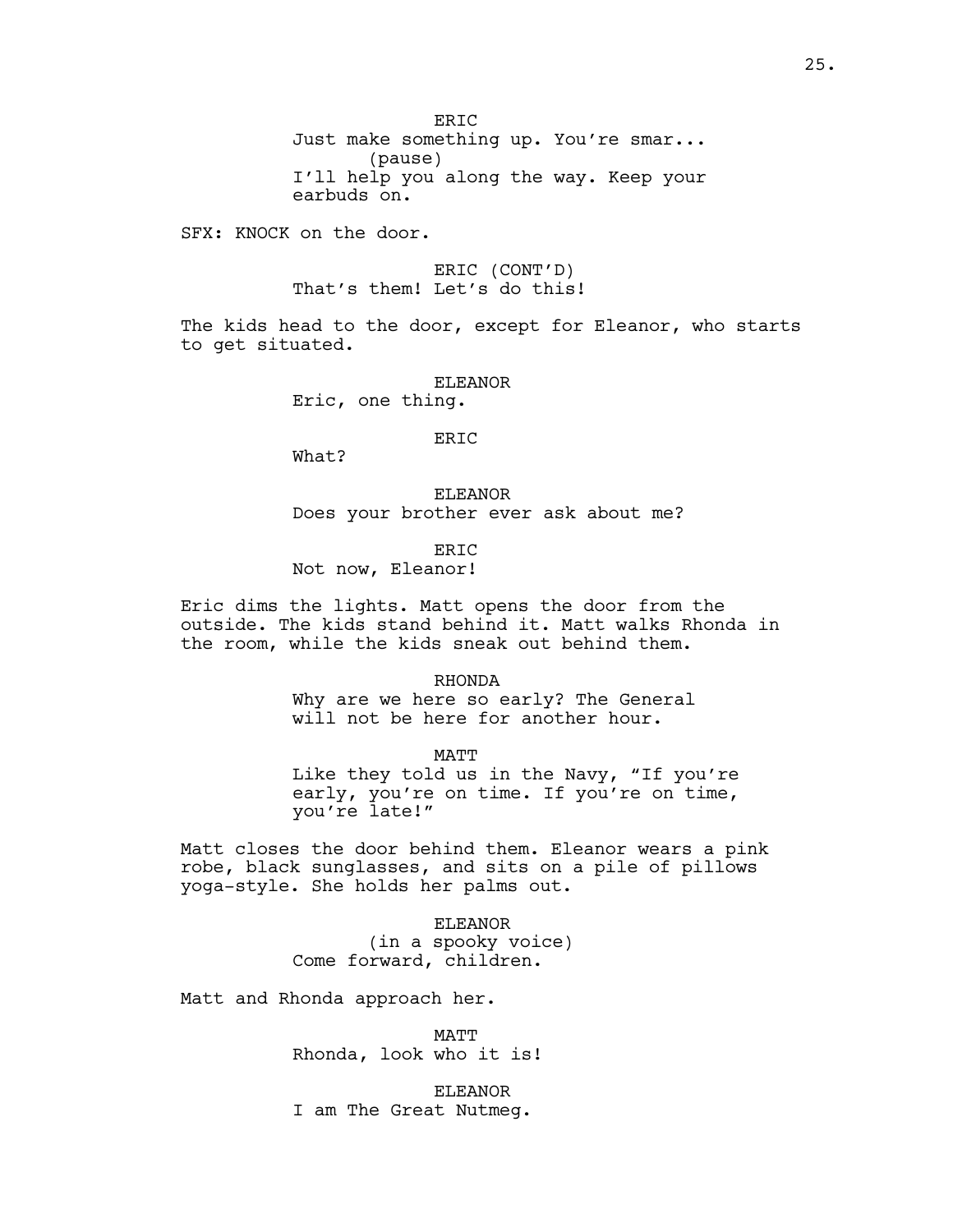# RHONDA Hello. Where is the General?

PAUSE.

# ELEANOR

## I am The General Great Nutmeg.

RHONDA But I thought the General was a guy. And you look a lot like Eleanor.

PAUSE.

## ELEANOR

All myths to fool the enemy. Besides, I could never be as beautiful as her!

#### MATT

Uh, General Great Nutmeg, don't you have somewhere else you need to be? Maybe we should get on with it.

## ELEANOR

Right. I am here to tell you that divination does not lie in dropping large wads of money or leaving your belongings.

# RHONDA

It doesn't?

## ELEANOR

No, it lies in living your life as normal. Eating right. Loving your family and friends. Giving your son extra for his allowance. Ouch.

EXT. HALLWAY - SAME

Eric rubs his head in pain with one hand, while holding his cell phone with the other. Berniece stands behind him.

> ERIC (to Berniece, sotto voce) It was worth a shot!

INT. CONFERENCE ROOM - SAME

RHONDA Wow, General, you are so wise!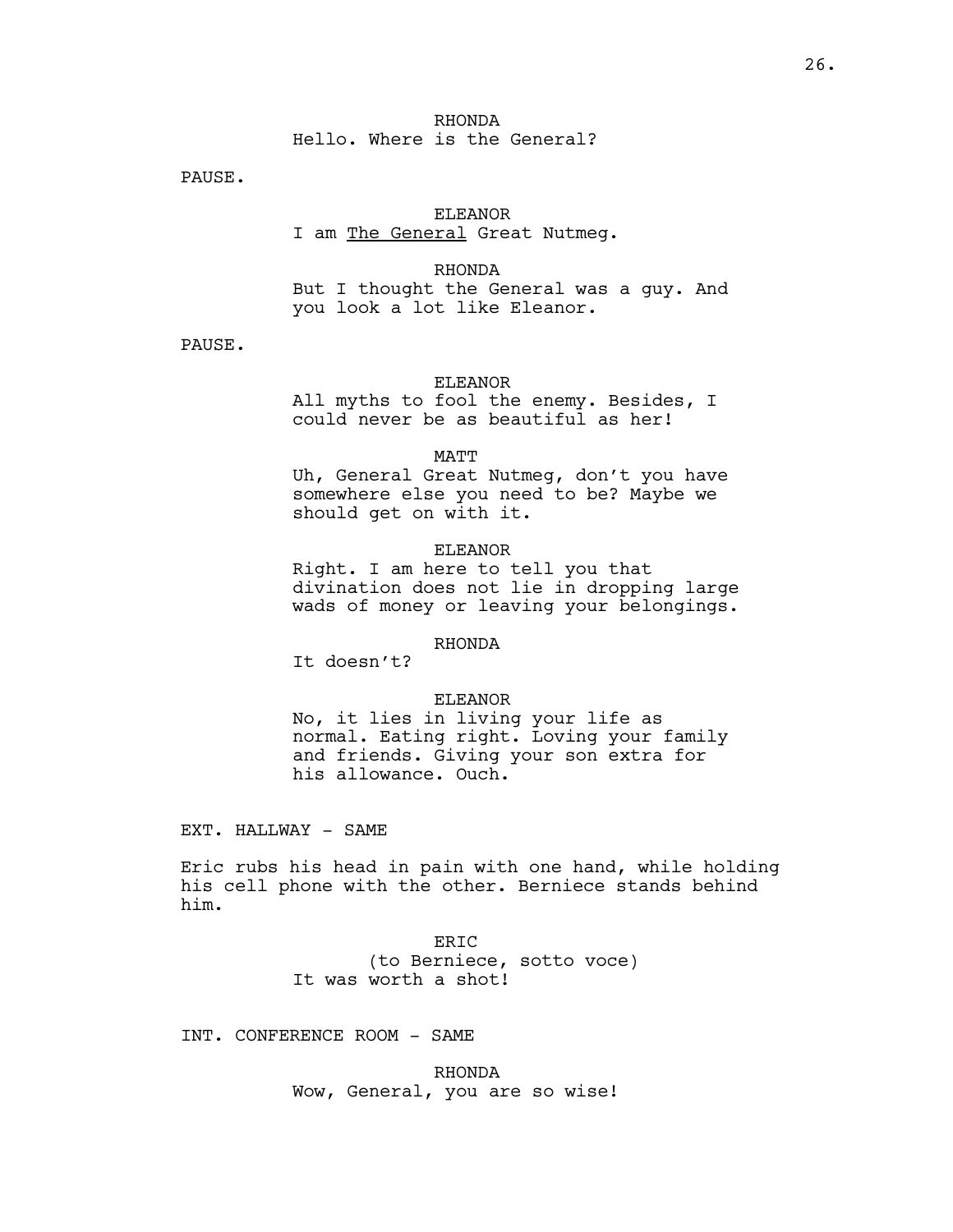ELEANOR (normal voice) Really? (spooky voice) Uh, I mean, "Really!" Now, when I snap my fingers, you will resume your normal life. Ready?

#### RHONDA

Yes.

SFX: Eleanor SNAPS her fingers.

Rhonda stops grinning and looks around.

RHONDA (CONT'D) (normal voice) Hey, what's going on here? Why am I dressed like this? Where's my usual outfit? And what's Eleanor doing here in sunglasses?

ELEANOR Go in peace, my children.

MATT You remember that timeshare meeting we went to? It was a cult in disguise. We were all hypnotized!

Eric and the other kids enter the room.

ERIC

Yeah, Mom, you were doing all kinds of weird things around the house.

RHONDA Wow. Was I cooking and cleaning, too?

MATT

No. That really would have been the death of us!

#### BERNIECE

Well, now that we know Eleanor's hypnosis worked, we can hurry and cure the others!

#### ERIC

Right. Berniece, let's go back to our spot. Dimmey and Connie, you direct the people in here.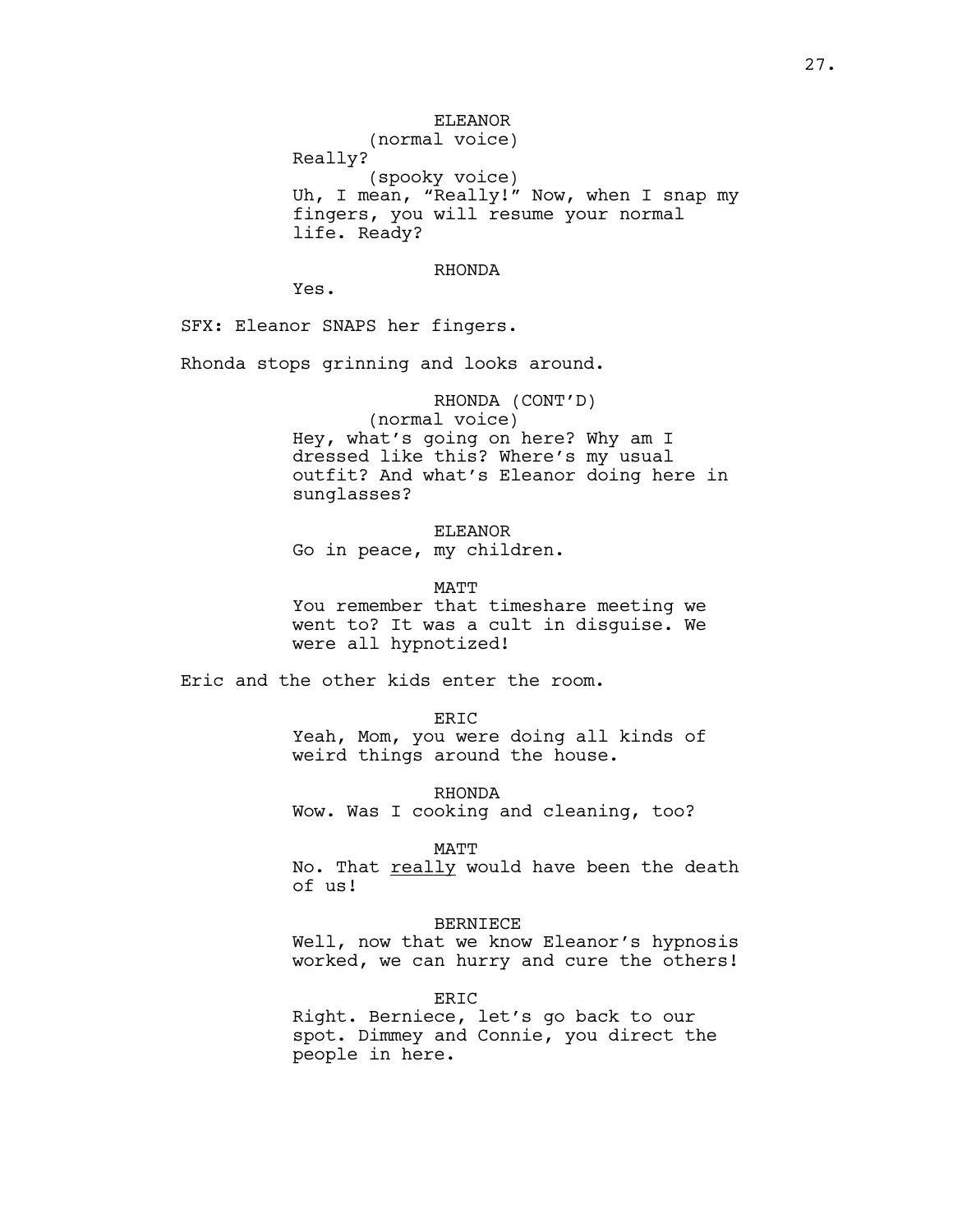MATT

And Rhonda, you and me need to catch the General before he gets here.

ERIC

Yeah, there's another conference room on the other side. Just take him into there.

MATT

Alright, let's go, guys!

Everyone begins to exit except Eleanor.

RHONDA (to Matt) I still feel a little weird.

MATT Like worked up, yet satisfied from last night into this morning?

ERIC

Matt!

MATT

Sorry.

EXT. CONFERENCE ROOM - LATER

Dimmey and Connie, dressed in all tan like the cult members, stand outside the conference room. The cult members walk in a few at a time while standing in a line.

> DIMMEY (faking a zombie-like voice) Step right in to see the General!

> CONNIE (faking a zombie-like voice) Come in dazed, leave amazed!

DIMMEY (to Connie, regular voice) Nice touch.

CONNIE (regular voice) Thanks, honey!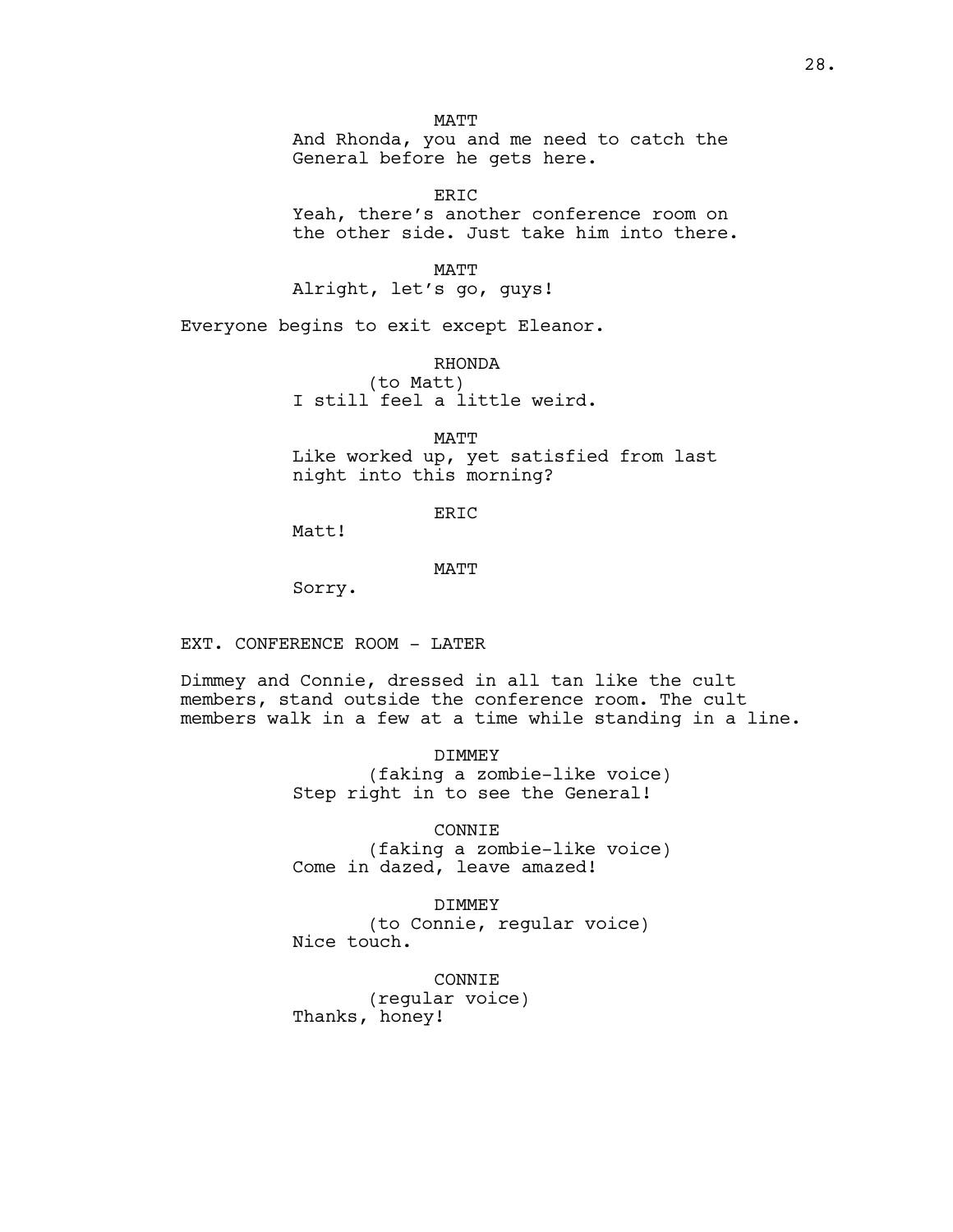EXT. HALLWAY - SAME

Matt and Rhonda, wearing all tan, approach the top of the escalator, where the GENERAL meets them. He also wears all tan but additionally wears a crown on his head.

## RHONDA

(faking a zombie-like voice) You must be the General.

## GENERAL

I am.

MATT

(faking a zombie-like voice) Come. We have been waiting for you.

GENERAL As you should have been.

They enter a dark conference room.

**MATT** 

Here we are, sir.

Matt closes the door and turns on the lights. Lakesha stands there.

### GENERAL

Mom??

LAKESHA Hello, son. Having fun spending everybody's hard-earned money?

GENERAL I told you, it's not what you think. Everybody loves me now!

### RHONDA

(regular voice) I don't love you. Do you, Matt?

MATT

(regular voice)

Nope.

#### GENERAL

(sotto voce) Mom, you're embarrassing me! I'm the General!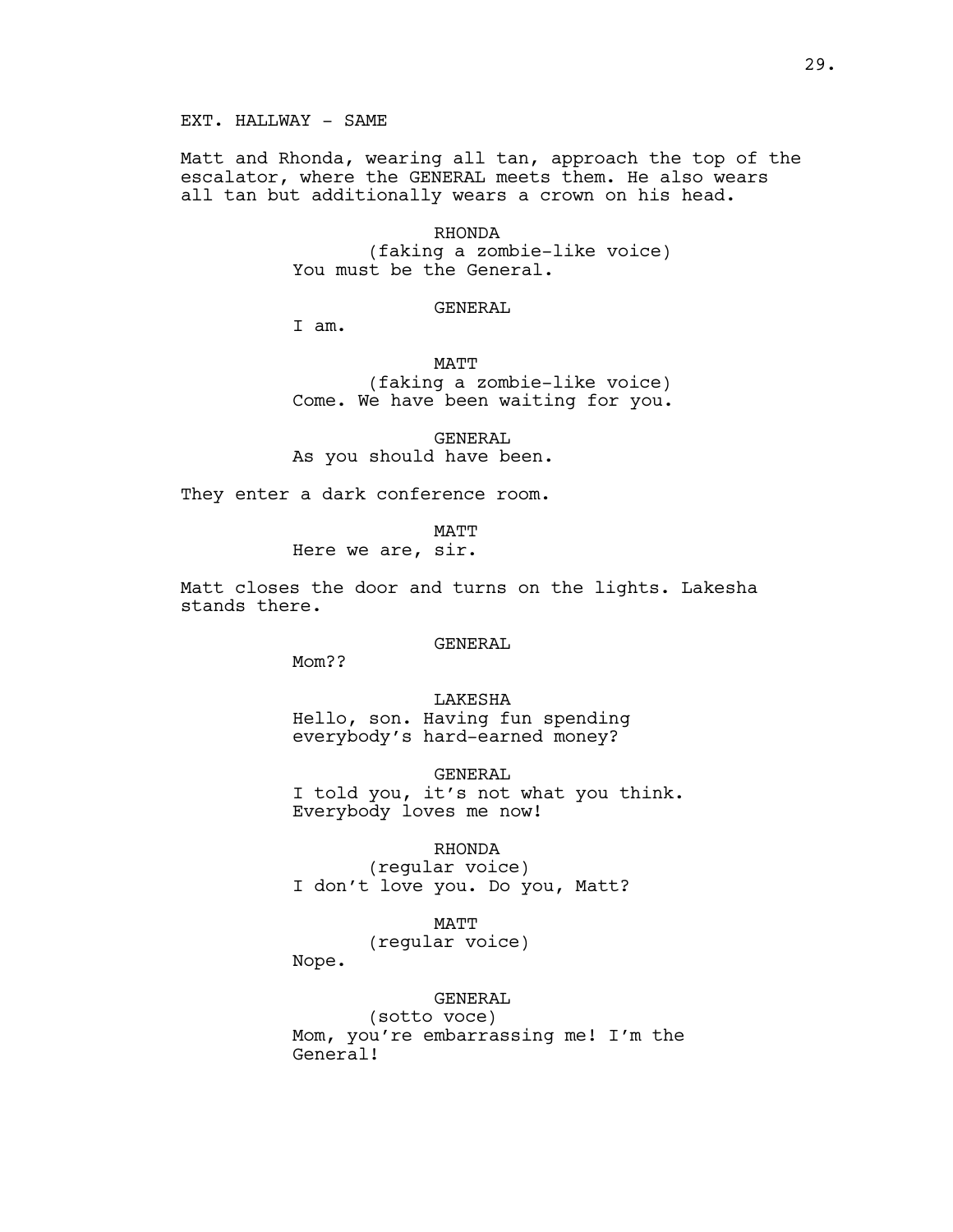# LAKESHA

Fool, your name is Buford! Where did I go wrong with you?

GENERAL Naming me "Buford", for one.

#### LAKESHA

Listen, you better cut all this foolishness off before somebody gets hurt!

### GENERAL

Look, I don't need any of ya'll no more! I got my whole flock! By the way, where are they?

## MATT

Right here!

He points to the cult members, all of whom are back to their regular selves.

> TIMMY There he is, quys! Number 4, permission to kill him?

NUMBER 4 Well, I'm really Derwin, but I'm game.

IKE

Like, get him!

The adults advance towards him.

## GENERAL

Mom!

LAKESHA Oh no, you said you didn't need me!

GENERAL Officer, stop them!

OFFICER TOWNSEND You don't know me that well, do you?

Townsend and the other adults attack the General, while Matt, Rhonda, and Lakesha exit the room.

> GENERAL (O.S.) Ow! That's my crown! Watch the hair!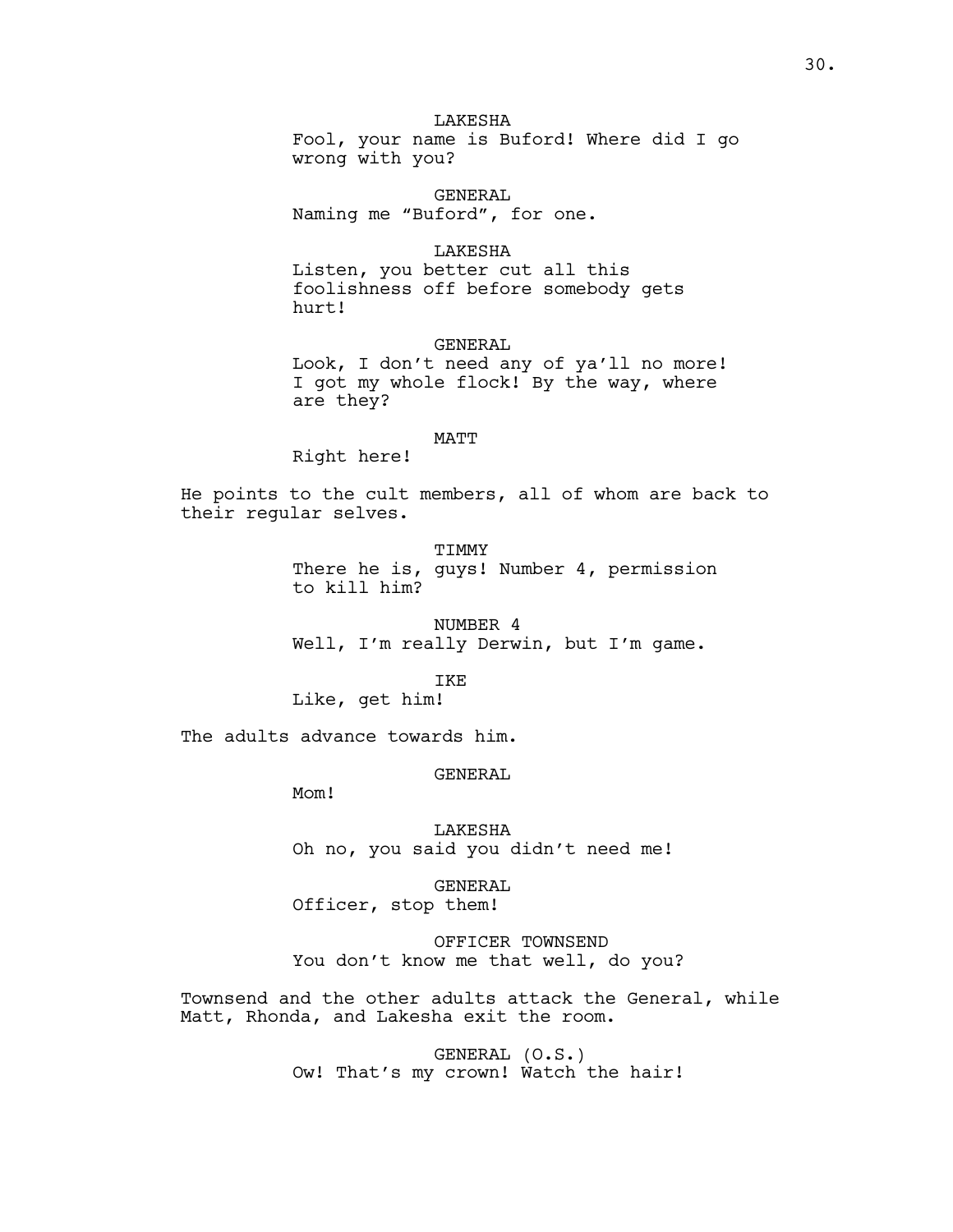31.

MATT Thanks for your help, Lakesha.

## LAKESHA

Anytime.

Number 3 approaches them.

NUMBER 3 Is this where they're killing Buford?

# RHONDA

Yep.

LAKESHA Todd Robinson! Still on break, huh?

NUMBER 3 But Ms. Brown, I can explain! Your son had a hold on me!

LAKESHA And you had a job!

Lakesha walks away. #3 follows her.

NUMBER 3 Wait, come back! I was only gone for two years!

EXT. CONFERENCE ROOM - SAME

The kids exit the room.

ERIC Well, that should be everybody. Thanks for helping me, guys.

CONNIE The person you should really be thanking is Eleanor!

Eleanor walks up to them. Berniece hugs her.

BERNIECE Eleanor, thanks for bringing my father back to normal!

ELEANOR

What do you mean?

#### BERNIECE

You know!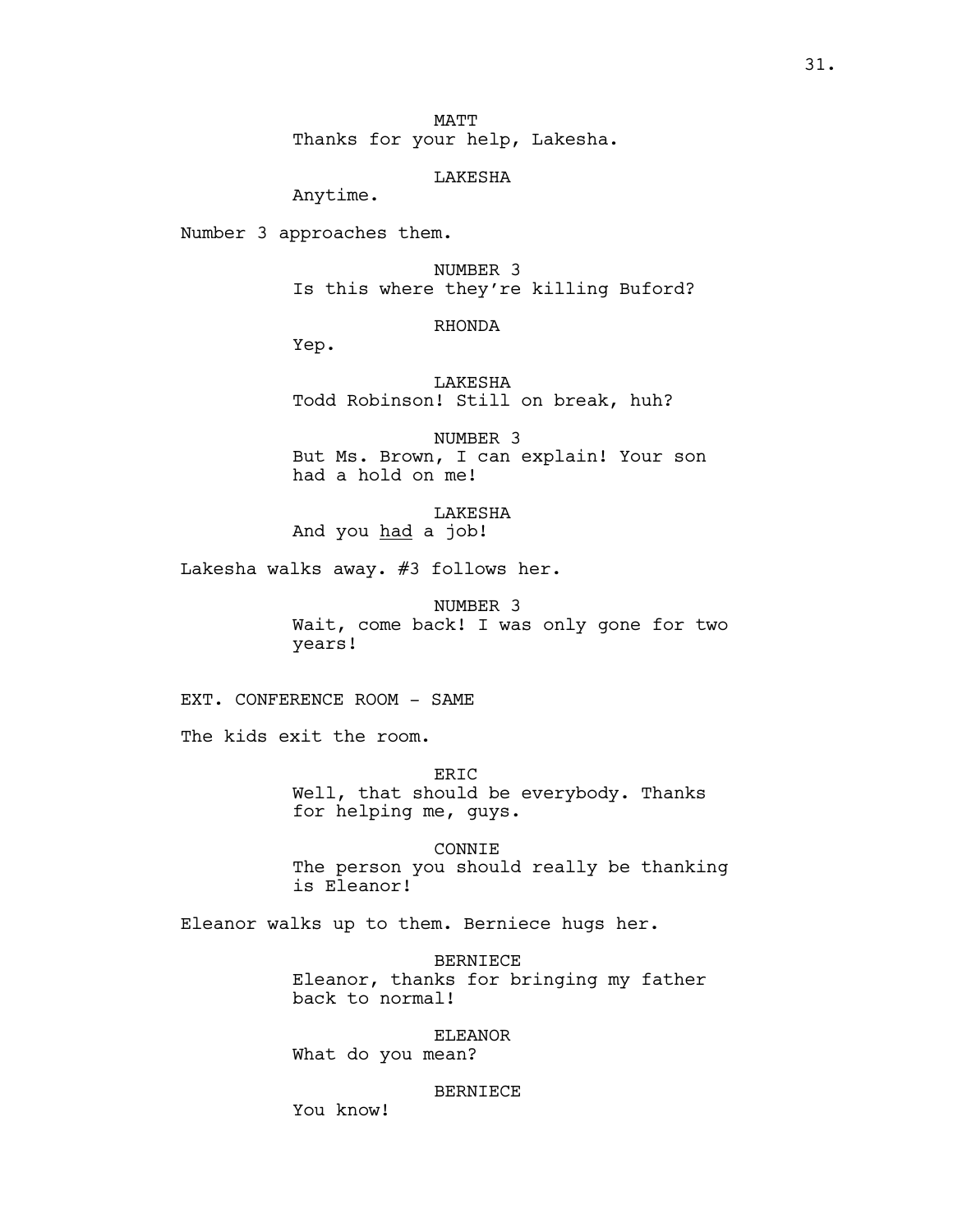ELEANOR

Uh huh. Hey, Eric, when's your mother coming, so I can do that hypnotizing thing?

The others look at Eleanor puzzled.

ERIC

Huh...?

ELEANOR Just kidding, guys!

The others laugh.

ERIC

I knew that!

BERNIECE Yeah, you almost got us!

DIMMEY We gotta catch up with our parents. See ya, "Great Nutmeg"!

ELEANOR

Bye!

The others walk away. Eleanor walks in the other direction.

SFX: Eleanor's phone RINGS.

Eleanor looks around, then answers it.

ELEANOR (CONT'D) (sotto voce) Yeah? (pause) No, I didn't blow our cover!

INT. SHOPPING MALL - LATER

Eric, Matt, and Rhonda walk through the mall.

RHONDA

What a day.

ERIC It was longer than that.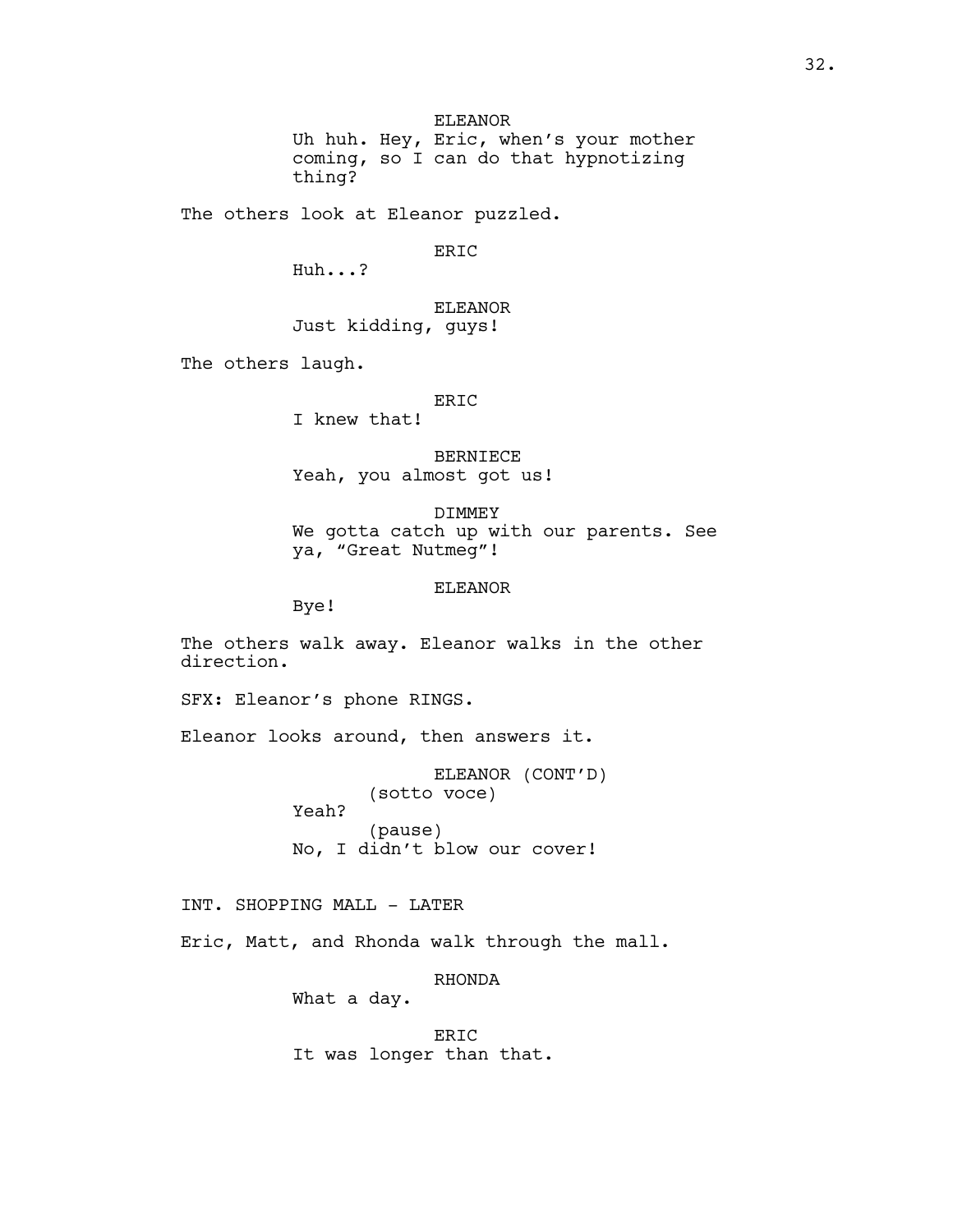Well, we have no one but ourselves to blame for being so weak-minded.

ERIC

You know, Matt, if my dad didn't want me to be in his wedding, we wouldn't have even come here. You guys could just blame all of this on him.

Matt and Rhonda look at each other.

MATT I'm cool with that.

### RHONDA

Yeah.

A GENTLEMAN approaches them.

#### GENTLEMAN

Excuse me, I'm Mr. Bruce, the manager here. I heard you got rid of the cult member pretending to be a timeshare operator.

#### MATT

Yeah?

#### MR. BRUCE

I'm so sorry that has happened on my watch, and trust me, he will be taken care of accordingly. Now, I know you and your wife were looking forward to that timeshare opportunity...

Matt and Rhonda look at each other, then back at Mr. Bruce.

## MR. BRUCE (CONT'D)

...but unfortunately, we can't offer that. What we can offer you, though, are two tickets to one of those vacation spots. How does the Virgin Islands sound?

Mr. Bruce holds up the tickets.

#### MATT

Crappy! We've gone through a lot over these past few days. You think two tickets to the Virgin Islands are gonna make up for it?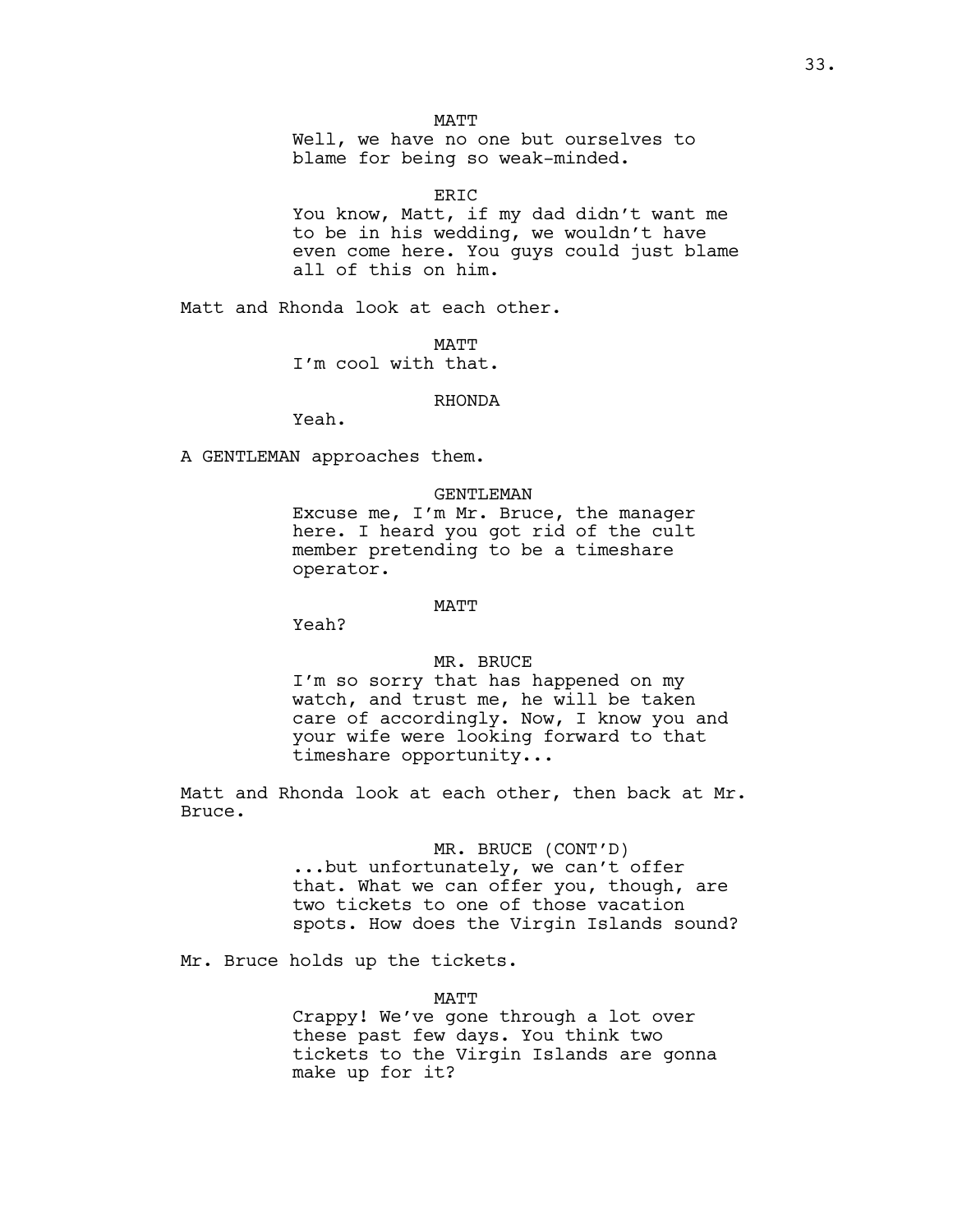MR. BRUCE How about three tickets?

EXT. RUNWAY - DAY

An airplane LANDS on the runway.

EXT. HOTEL - VIRGIN ISLANDS - DAY

Eric, Matt, and Rhonda walk outside of a hotel with their luggage. They all wear Hawaiian-type shirts, straw hats, and sunglasses.

> ER<sub>TC</sub> Man, this vacation was lit!

MATT Yep, it was a great way to spend the week! (calls out and waves) Taxi!

RHONDA I wish we didn't have to leave yet.

An OLD LADY approaches them.

OLD LADY Well, why do you have to leave?

MATT We have school and jobs!

Rhonda and Eric look at Matt.

MATT (CONT'D) Generally speaking.

OLD LADY

If you like it here, why not stay a little longer? You're welcome to leave, of course.

She walks away.

RHONDA There is this one store I didn't get a chance to hit up.

ERIC And you already know how I feel about school.